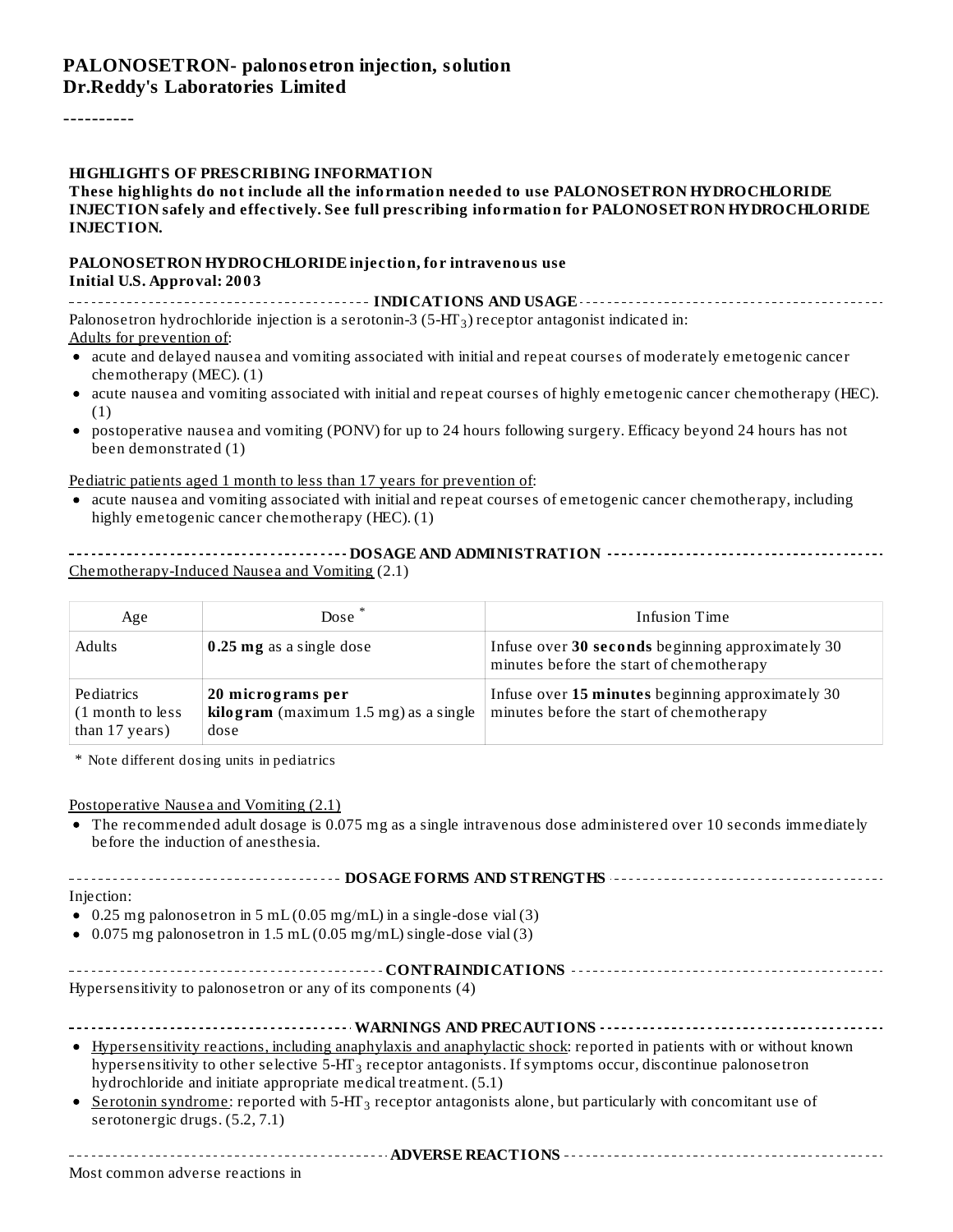- chemotherapy-induced nausea and vomiting in adults ( $\geq$ 5%) are: headache and constipation. (6.1)
- postoperative nausea and vomiting ( $\geq 2\%$ ) are: OT prolongation, bradycardia, headache, and constipation. (6.1)

#### **To report SUSPECTED ADVERSE REACTIONS, contact Dr. REDDY'S LABORATORIES Inc., at 1-888-375-3784 or FDA at 1-800-FDA-1088 or www.fda.gov/medwatch .**

**DRUG INTERACTIONS** Serotonergic Drugs: Monitor for serotonin syndrome; if symptoms occur, discontinue palonosetron hydrochloride and initiate supportive treatment. (7.1)

#### **See 17 for PATIENT COUNSELING INFORMATION and FDA-approved patient labeling.**

**Revised: 8/2020**

#### **FULL PRESCRIBING INFORMATION: CONTENTS\* 1 INDICATIONS AND USAGE 2 DOSAGE AND ADMINISTRATION** 2.1 Recommended Dosage 2.2 Instructions for Intravenous Administration **3 DOSAGE FORM AND STRENGTHS 4 CONTRAINDICATIONS 5 WARNINGS AND PRECAUTIONS** 5.1 Hypersensitivity Reactions 5.2 Serotonin Syndrome **6 ADVERSE REACTIONS** 6.1 Clinical Trials Experience 6.2 Postmarketing Experience **7 DRUG INTERACTIONS** 7.1 Serotonergic Drugs **8 USE IN SPECIFIC POPULATIONS** 8.1 Pregnancy 8.2 Lactation 8.4 Pediatric Use 8.5 Geriatric Use **10 OVERDOSAGE 11 DESCRIPTION 12 CLINICAL PHARMACOLOGY** 12.1 Mechanism of Action 12.2 Pharmacodynamics 12.3 Pharmacokinetics **13 NONCLINICAL TOXICOLOGY** 13.1 Carcinogenesis, Mutagenesis, Impairment of Fertility **14 CLINICAL STUDIES** 14.1 Prevention of Nausea and Vomiting Associated with MEC and HEC in Adults 14.2 Prevention of Nausea and Vomiting Associated with Emetogenic Chemotherapy, Including HEC in Pediatric Patients 14.3 Prevention of Postoperative Nausea and Vomiting in Adults **16 HOW SUPPLIED/STORAGE AND HANDLING 17 PATIENT COUNSELING INFORMATION**

\* Sections or subsections omitted from the full prescribing information are not listed.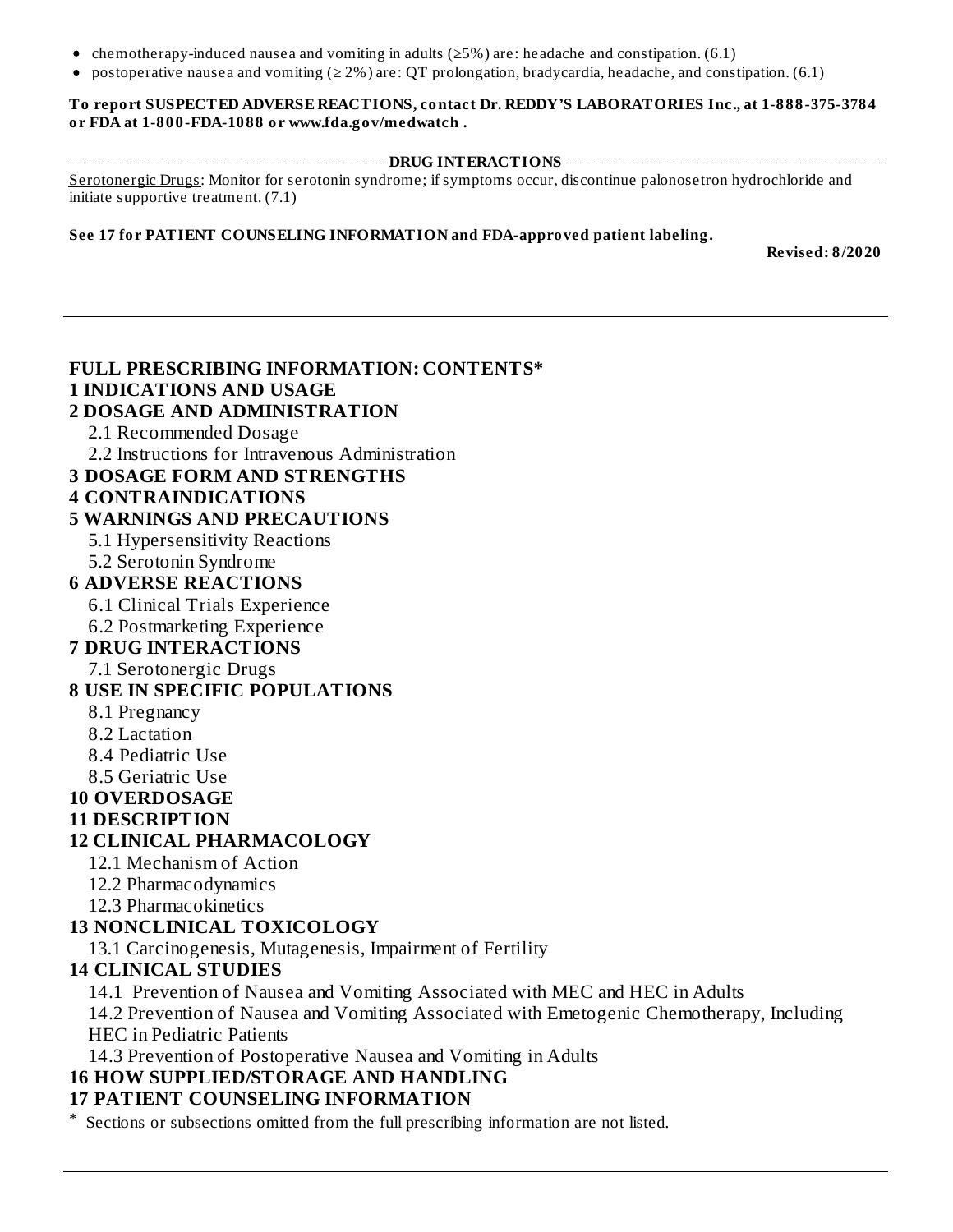#### **FULL PRESCRIBING INFORMATION**

#### **1 INDICATIONS AND USAGE**

Palonosetron hydrochloride injection is indicated in adults for prevention of:

- acute and delayed nausea and vomiting associated with initial and repeat courses of moderately emetogenic cancer chemotherapy (MEC).
- acute nausea and vomiting associated with initial and repeat courses highly emetogenic cancer chemotherapy (HEC).
- postoperative nausea and vomiting (PONV) for up to 24 hours following surgery. Efficacy beyond 24 hours has not been demonstrated.

As with other antiemetics, routine prophylaxis is not recommended in patients in whom there is little expectation that nausea and/or vomiting will occur postoperatively. In patients where nausea and vomiting must be avoided during the postoperative period, palonosetron hydrochloride is recommended even where the incidence of postoperative nausea and/or vomiting is low.

Palonosetron hydrochloride injection is indicated in pediatric patients 1 month to less than 17 years of age for prevention of:

acute nausea and vomiting associated with initial and repeat courses of emetogenic cancer chemotherapy, including highly emetogenic cancer chemotherapy.

### **2 DOSAGE AND ADMINISTRATION**

#### **2.1 Recommended Dosage**

#### Prevention of Chemotherapy-Induced Nausea and Vomiting

The recommended dosage of palonosetron hydrochloride injection for prevention of nausea and vomiting associated with HEC and MEC in adults and associated with emetogenic chemotherapy, including HEC in pediatric patients 1 month to less than 17 years of age is shown in Table 1.

#### **Table 1: Recommended Dosage of Palonos etron Hydrochloride Injection for the Prevention of Naus ea and Vomiting Associated with Chemotherapy in Adults and Pediatric Patients 1 Month to Less than 17 Years**

| Age                                              | Dose <sup>*</sup>                                                | Infusion Time                                                                                 |
|--------------------------------------------------|------------------------------------------------------------------|-----------------------------------------------------------------------------------------------|
| <b>Adults</b>                                    | $0.25$ mg as a single<br>dose                                    | Infuse over 30 seconds beginning approximately<br>30 minutes before the start of chemotherapy |
| Pediatrics<br>(1 month to less than 17<br>years) | 20 micrograms per<br>kilogram $(max 1.5 mg)$<br>as a single dose | Infuse over 15 minutes beginning approximately<br>30 minutes before the start of chemotherapy |

\* Note different dosing units in pediatrics

#### Postoperative Nausea and Vomiting

The recommended dosage of palonosetron hydrochloride injection in adults for PONV is 0.075 mg administered as a single intravenous dose over 10 seconds immediately before the induction of anesthesia.

#### **2.2 Instructions for Intravenous Administration**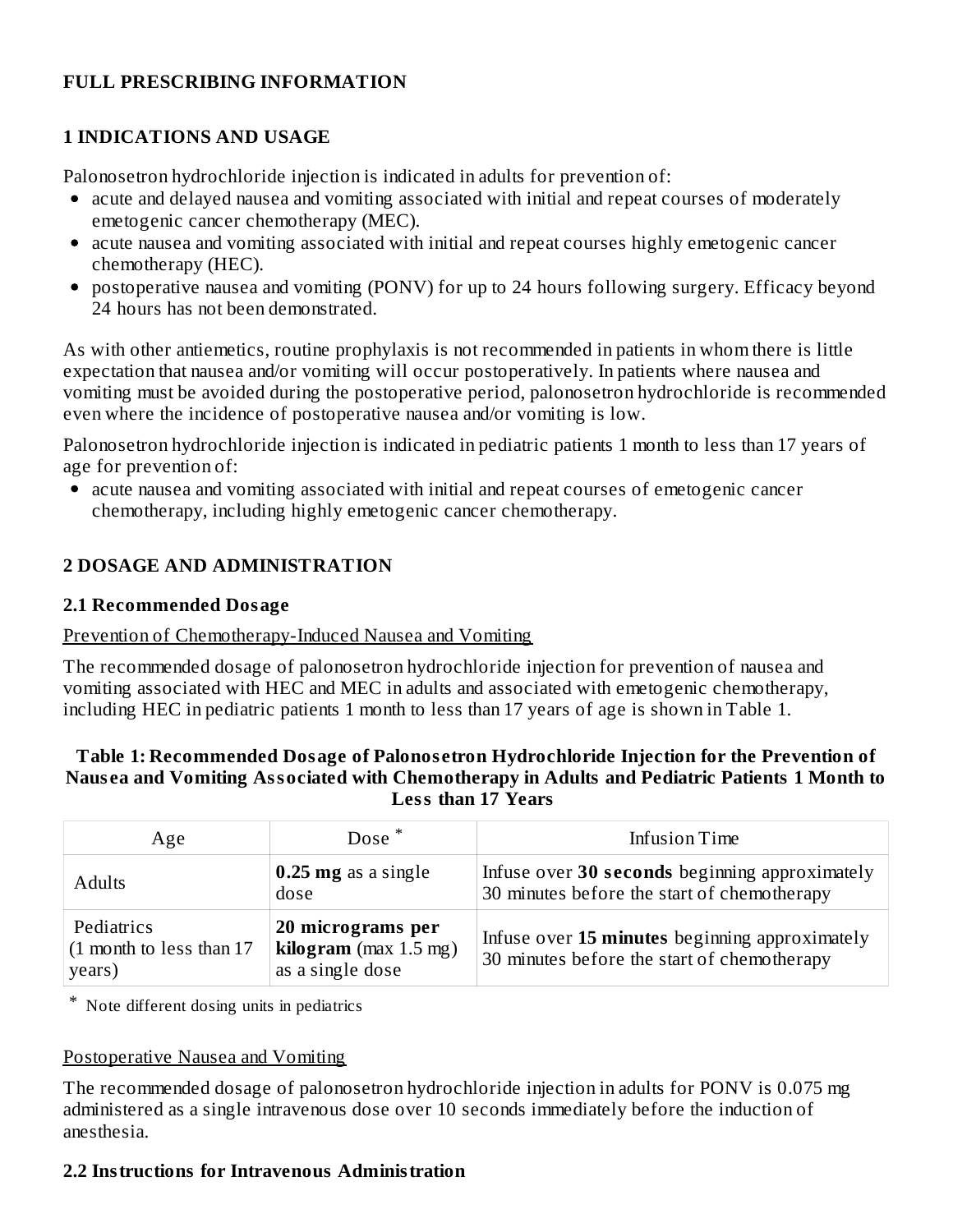- Palonosetron hydrochloride injection is supplied ready for intravenous administration at a concentration of 0.05 mg/mL (50 mcg/mL).
- Do not mix palonosetron hydrochloride injection with other drugs.
- Flush the infusion line with normal saline before and after administration of palonosetron hydrochloride injection.
- Inspect palonosetron hydrochloride injection visually for particulate matter and discoloration before administration.
- Discard unused portion.

### **3 DOSAGE FORM AND STRENGTHS**

Palonosetron hydrochloride injection is sterile, clear, and colorless solution:

- 0.25 mg palonosetron in 5 mL (0.05 mg/mL) in a single-dose vial
- 0.075 mg palonosetron in 1.5 mL (0.05 mg/mL) in a single-dose vial

### **4 CONTRAINDICATIONS**

Palonosetron hydrochloride is contraindicated in patients known to have hypersensitivity to palonosetron *[see Warnings and Precautions (5.1)]*.

### **5 WARNINGS AND PRECAUTIONS**

#### **5.1 Hypers ensitivity Reactions**

Hypersensitivity reactions, including anaphylaxis and anaphylactic shock, have been reported with administration of palonosetron hydrochloride injection *[see Adverse Reactions (6.2)]*. These reactions occurred in patients with or without known hypersensitivity to other 5-HT $_3$  receptor antagonists. If hypersensitivity reactions occur, discontinue palonosetron hydrochloride injection and initiate appropriate medical treatment. Do not reinitiate palonosetron hydrochloride injection in patients who have previously experienced symptoms of hypersensitivity *[see Contraindications (4)]*.

### **5.2 Serotonin Syndrome**

The development of serotonin syndrome has been reported with 5-HT  $_3$  receptor antagonists. Most reports have been associated with concomitant use of serotonergic drugs (e.g., selective serotonin reuptake inhibitors (SSRIs), serotonin and norepinephrine reuptake inhibitors (SNRIs), monoamine oxidase inhibitors, mirtazapine, fentanyl, lithium, tramadol, and intravenous methylene blue). Some of the reported cases were fatal. Serotonin syndrome occurring with overdose of another 5-HT  $_3$  receptor antagonist alone has also been reported. The majority of reports of serotonin syndrome related to 5-HT  $_3$  receptor antagonist use occurred in a post-anesthesia care unit or an infusion center.

Symptoms associated with serotonin syndrome may include the following combination of signs and symptoms: mental status changes (e.g. agitation, hallucinations, delirium, and coma), autonomic instability (e.g. tachycardia, labile blood pressure, dizziness, diaphoresis, flushing, hyperthermia), neuromuscular symptoms (e.g., tremor, rigidity, myoclonus, hyperreflexia, incoordination), seizures, with or without gastrointestinal symptoms (e.g. nausea, vomiting, diarrhea). Patients should be monitored for the emergence of serotonin syndrome, especially with concomitant use of palonosetron hydrochloride and other serotonergic drugs. If symptoms of serotonin syndrome occur, discontinue palonosetron hydrochloride and initiate supportive treatment. Patients should be informed of the increased risk of serotonin syndrome, especially if palonosetron hydrochloride is used concomitantly with other serotonergic drugs *[see Drug Interactions (7.1)]*.

#### **6 ADVERSE REACTIONS**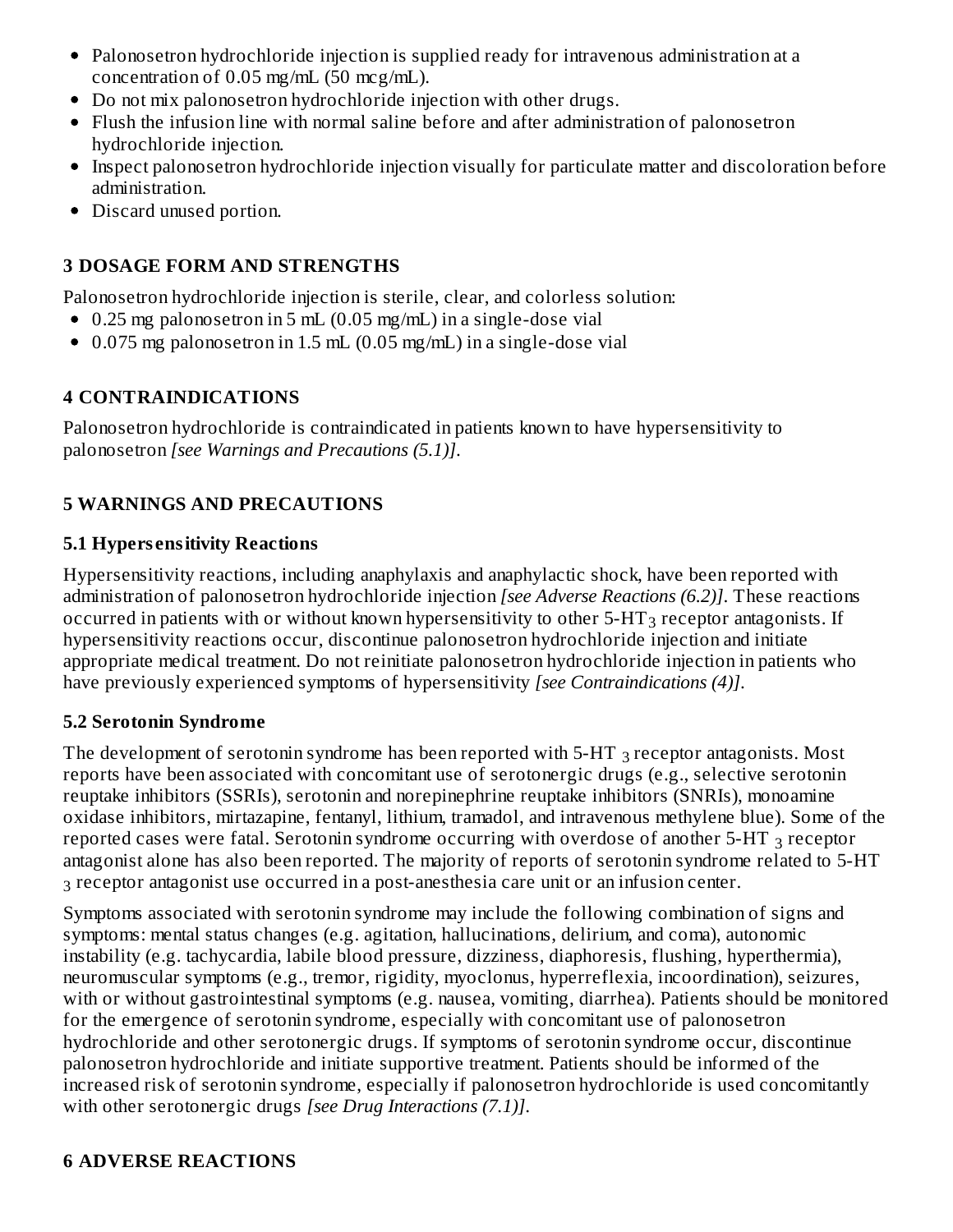Serious or otherwise clinically significant adverse reactions reported in other sections of labeling:

- Hypersensitivity Reactions *[see Warnings and Precautions (5.1)]*
- Serotonin Syndrome *[see Warnings and Precautions (5.2*)*]*

#### **6.1 Clinical Trials Experience**

Because clinical trials are conducted under widely varying conditions, adverse reaction rates observed in the clinical trials of a drug cannot be directly compared to rates in the clinical trials of another drug and may not reflect the rates observed in practice.

#### Chemotherapy-Induced Nausea and Vomiting

*Adults*

In double-blind randomized clinical trials for the prevention of nausea and vomiting induced by MEC or HEC, 1374 adult patients received a single dose of palonosetron hydrochloride injection, ondansetron (Studies 1 and 3) or dolasetron (Study 2) administered 30 minutes prior to chemotherapy *[see Clinical Studies* (14.1)]. Adverse reactions were similar in frequency and severity in all 3 treatment groups. Common adverse reactions reported in at least 2% of patients in these trials are shown in Table 2.

#### **Table 2: Common Advers e Reactions in Adults with Receiving MEC (Studies \* 1 and 2) or HEC (Study 3)**

| <b>Adverse</b><br>Reaction | Palonosetron<br>hydrochloride<br>injection 0.25 mg<br>32 mg intravenously<br>intravenously<br>$(N=633)$ |         | <b>Dolasetron</b><br>$100$ mg<br>intravenously<br>$(N=194)$ |
|----------------------------|---------------------------------------------------------------------------------------------------------|---------|-------------------------------------------------------------|
| Headache                   | 9%                                                                                                      | 8%      | 16%                                                         |
| Constipation               | 5%                                                                                                      | 2%      | 6%                                                          |
| Diarrhea                   | 1%                                                                                                      | 2%      | 2%                                                          |
| <b>Dizziness</b>           | 1%                                                                                                      | 2%      | 2%                                                          |
| Fatigue                    | $< 1\%$                                                                                                 | 1%      | 2%                                                          |
| Abdominal Pain             | $< 1\%$                                                                                                 | $< 1\%$ | 2%                                                          |
| Insomnia                   | $< 1\%$                                                                                                 | 1%      | 2%                                                          |

\* Reported in at least 2% of patients in any treatment group

Less common adverse reactions, reported in 1% or less of patients, in Studies 1, 2 and 3 were:

- Cardiovascular: non-sustained tachycardia, bradycardia, hypotension, hypertension, myocardial ischemia, extrasystoles, sinus tachycardia, sinus arrhythmia, supraventricular extrasystoles and QT prolongation.
- Dermatological: allergic dermatitis, rash
- Hearing and Vision: motion sickness, tinnitus, eye irritation and amblyopia
- Gastrointestinal System: diarrhea, dyspepsia, abdominal pain, dry mouth, hiccups and flatulence
- General: weakness, fatigue, fever, hot flash, flu-like syndrome
- Liver: transient, asymptomatic increases in AST and/or ALT and bilirubin. These changes occurred predominantly in patients receiving highly emetogenic chemotherapy
- Metabolic: hyperkalemia, electrolyte fluctuations, hyperglycemia, metabolic acidosis, glycosuria, appetite decrease, anorexia
- Musculoskeletal: arthralgia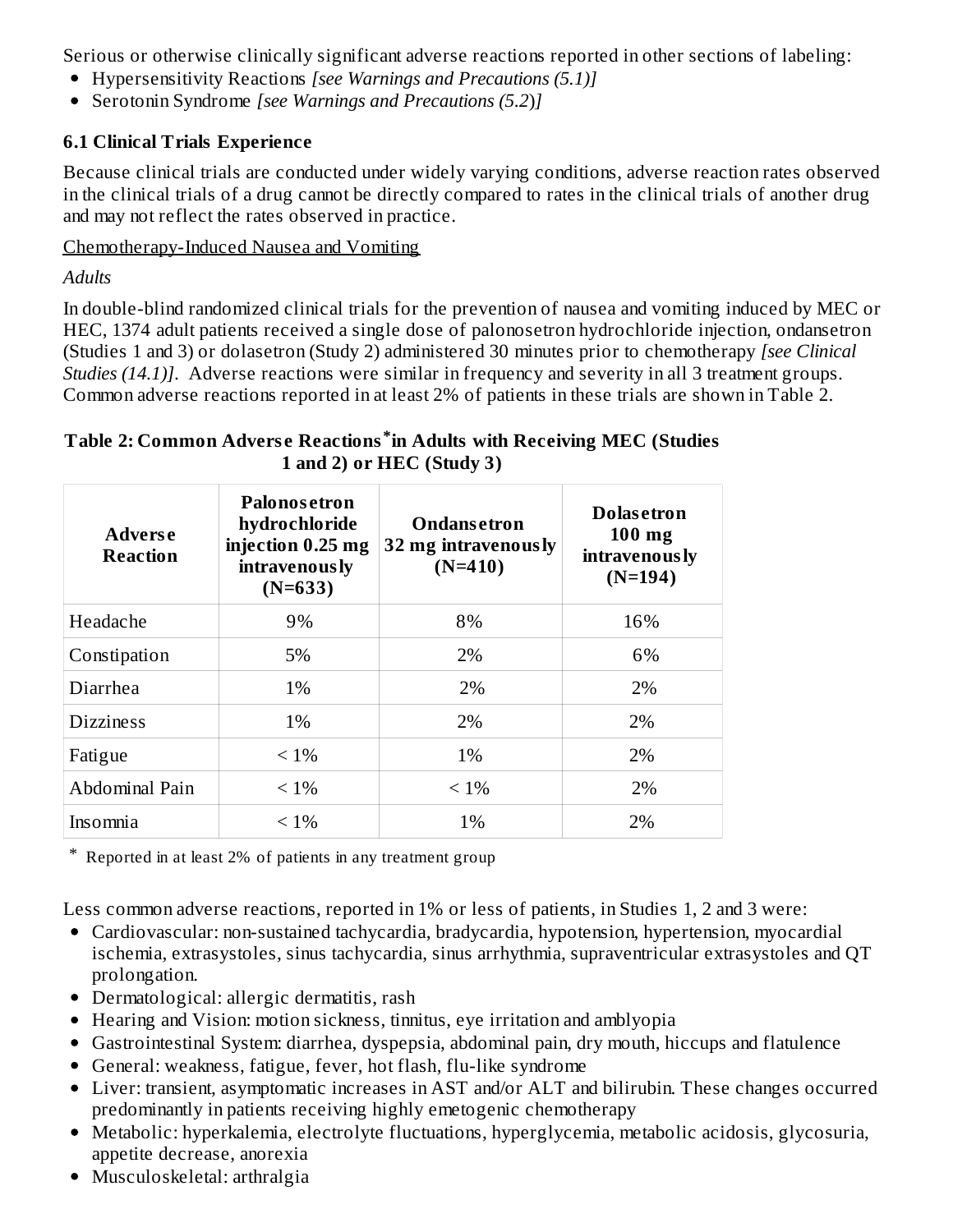- Nervous System: dizziness, somnolence, insomnia, hypersomnia, paresthesia
- Psychiatric: anxiety, euphoric mood
- Urinary System: urinary retention
- Vascular: vein discoloration, vein distention

In other studies, 2 subjects experienced severe constipation following a single palonosetron hydrochloride injection dose of approximately 0.75 mg (three times the recommended dose).

#### *Pediatrics Aged 2 Months to 17 Years*

In a pediatric clinical trial, 163 pediatric cancer patients with a mean age of 8 years received a single 20 mcg/kg (maximum 1.5 mg) intravenous infusion of palonosetron hydrochloride injection 30 minutes before beginning the first cycle of emetogenic chemotherapy *[see Clinical Studies (14.2)]*. Adverse reactions were evaluated in pediatric patients receiving palonosetron hydrochloride injection for up to 4 chemotherapy cycles. The following adverse reactions were reported in less than 1% of patients:

- Nervous System: headache, dizziness, dyskinesia.
- General: infusion site pain.
- Dermatological: allergic dermatitis, skin disorder.

#### Postoperative Nausea and Vomiting

The most common adverse reactions reported in at least 2% of adults receiving palonosetron hydrochloride injection 0.075 mg intravenously immediately before induction of anesthesia in 3 randomized placebo-controlled trials *[see Clinical Studies (14.3)]* are shown in Table 3. Rates of adverse reactions between palonosetron hydrochloride injection and placebo groups were similar. Some events are known to be associated with, or may be exacerbated by, concomitant perioperative and intraoperative medications administered in this surgical population. A thorough QT/QTc study demonstrated palonosetron hydrochloride injection does not prolong the QT interval to any clinically relevant extent *[see Clinical Pharmacology (12.2)]*.

#### **Table 3: Common Advers e Reactions in Trials of Adults with Postoperative Naus ea and \* Vomiting**

| <b>Adverse Reaction</b>           | Palonosetron<br>hydrochloride injection<br>$0.075$ mg<br><b>intravenously</b><br>$(N=336)$ | <b>Placebo</b><br>$(N=369)$ |
|-----------------------------------|--------------------------------------------------------------------------------------------|-----------------------------|
| Electrocardiogram QT prolongation | 5%                                                                                         | 3%                          |
| <b>Bradycardia</b>                | 4%                                                                                         | 4%                          |
| Headache                          | 3%                                                                                         | 4%                          |
| Constipation                      | 2%                                                                                         | 3%                          |

\* Reported in at least 2% of patients in any treatment group

Less common adverse reactions, reported in 1% of less of patients, in these PONV clinical trials were:

- Cardiovascular: QTc prolongation, sinus bradycardia, tachycardia, blood pressure decreased, hypotension, hypertension, arrhythmia, ventricular extrasystoles, generalized edema, ECG T wave amplitude decreased, platelet count decreased. The frequency of these adverse effects did not appear to be different from placebo.
- Dermatological: pruritus
- Gastrointestinal System: flatulence, dry mouth, upper abdominal pain, salivary hypersecretion,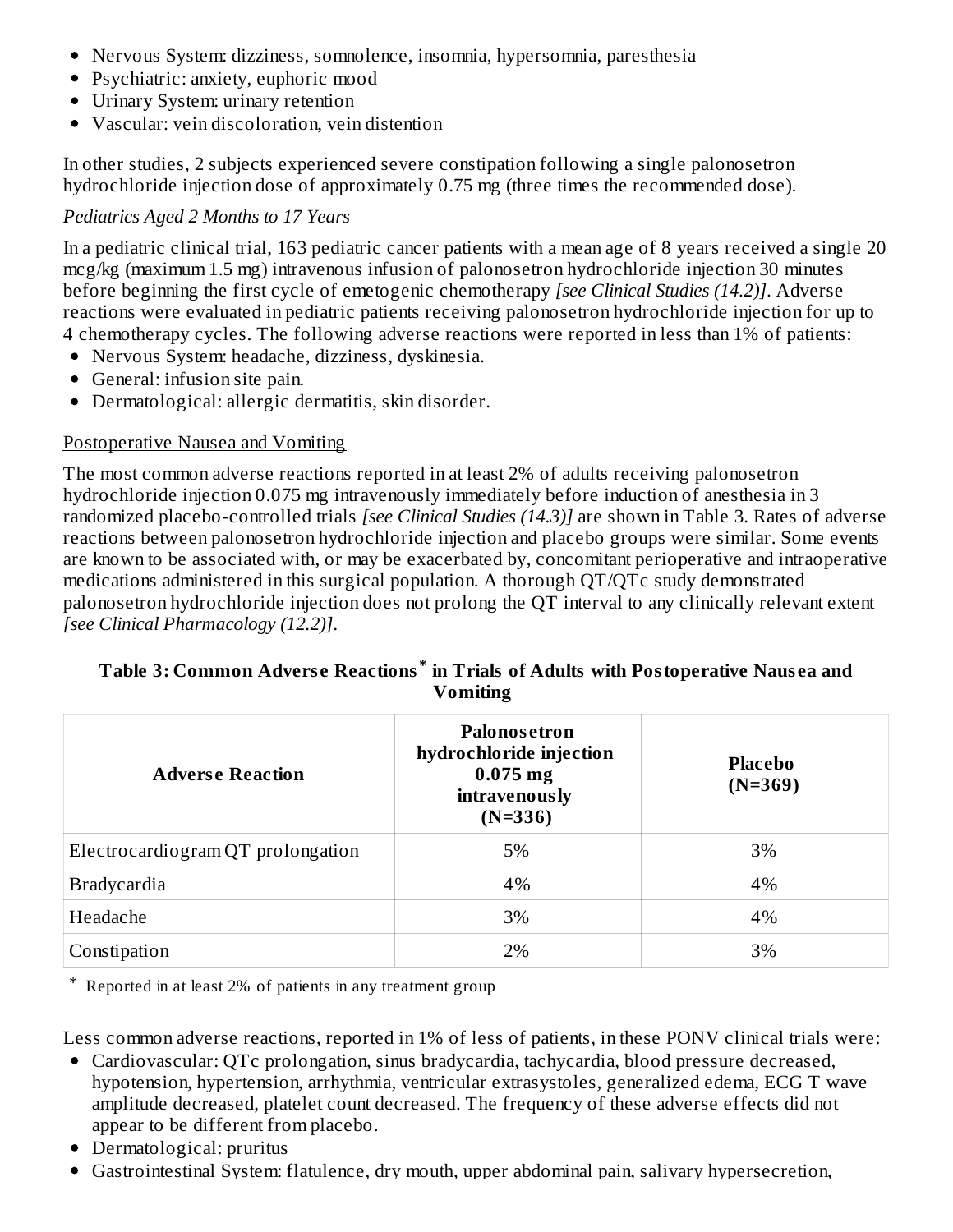dyspepsia, diarrhea, intestinal hypomotility, anorexia

- General: chills
- Liver: increases in AST and/or ALT, hepatic enzyme increased
- Metabolic: hypokalemia, anorexia
- Nervous System: dizziness
- Respiratory: hypoventilation, laryngospasm
- Urinary System: urinary retention

## **6.2 Postmarketing Experience**

The following adverse reactions have been identified during postapproval use of palonosetron HCl. Because these reactions are reported voluntarily from a population of uncertain size, it is not always possible to reliably estimate their frequency or establish a causal relationship to drug exposure.

- Hypersensitivity reactions: including dyspnea, bronchospasm, swelling/edema, erythema, pruritus, rash, urticaria, anaphylaxis and anaphylactic shock *[see Warnings and Precautions (5.1)]*
- Injection site reactions: including burning, induration, discomfort and pain

## **7 DRUG INTERACTIONS**

## **7.1 Serotonergic Drugs**

Serotonin syndrome (including altered mental status, autonomic instability, and neuromuscular symptoms) has been described following the concomitant use of 5-HT $_3$  receptor antagonists and other serotonergic drugs, including selective serotonin reuptake inhibitors (SSRIs) and serotonin and noradrenaline reuptake inhibitors (SNRIs). Monitor for the emergence of serotonin syndrome. If symptoms occur, discontinue palonosetron hydrochloride and initiate supportive treatment *[see Warnings and Precautions (5.2)]*.

## **8 USE IN SPECIFIC POPULATIONS**

## **8.1 Pregnancy**

## Risk Summary

There are no available data on palonosetron HCl use in pregnant women to inform a drug-associated risk.

In animal reproduction studies, no effects on embryo-fetal development were observed with the administration of oral palonosetron HCl during the period of organogenesis at doses up to 1,894 and 3,789 times the recommended human intravenous dose in rats and rabbits, respectively *(see Data).*

The estimated background risk of major birth defects and miscarriage for the indicated population is unknown. All pregnancies have a background risk of birth defect, loss, or other adverse outcomes. In the U.S. general population, the estimated background risk of major birth defects and miscarriage in clinically recognized pregnancies is 2 to 4% and 15 to 20%, respectively.

## Data

## *Animal Data*

In animal reproduction studies, no effects on embryo-fetal development were observed in pregnant rats given oral palonosetron HCl at doses up to 60 mg/kg/day (1,894 times the recommended human intravenous dose based on body surface area) or pregnant rabbits given oral doses up to 60 mg/kg/day (3,789 times the recommended human intravenous dose based on body surface area) during the period of organogenesis.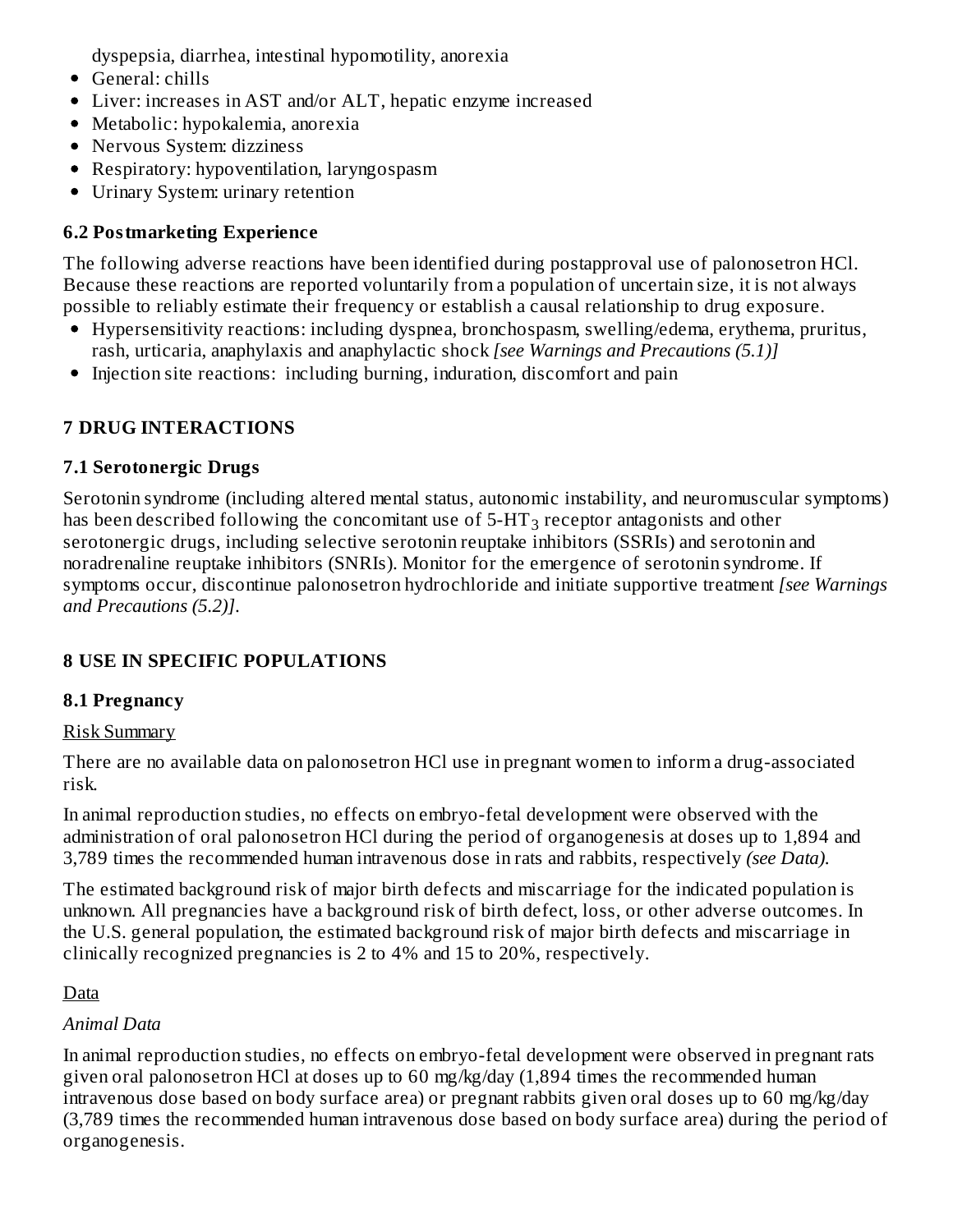#### **8.2 Lactation**

#### Risk Summary

There are no data on the presence of palonosetron in human milk, the effects of palonosetron on the breastfed infant, or the effects of palonosetron on milk production. The developmental and health benefits of breastfeeding should be considered along with the mother's clinical need for palonosetron hydrochloride and any potential adverse effect on the breastfed infant from palonosetron or from the underlying maternal condition.

#### **8.4 Pediatric Us e**

#### Chemotherapy-Induced Nausea and Vomiting

Safety and effectiveness of palonosetron hydrochloride injection have been established in pediatric patients aged 1 month to less than 17 years for the prevention of acute nausea and vomiting associated with initial and repeat courses of emetogenic cancer chemotherapy, including HEC. Use is supported by a clinical trial where 165 pediatric patients aged 2 months to less than 17 years were randomized to receive a single dose of palonosetron hydrochloride injection 20 mcg/kg (maximum 1.5 mg) administered as an intravenous infusion 30 minutes prior to the start of emetogenic chemotherapy *[see Clinical Studies (14.2)]*. While this study demonstrated that pediatric patients require a higher palonosetron dose than adults to prevent chemotherapy-induced nausea and vomiting, the safety profile is consistent with the established profile in adults *[see Adverse Reactions (6.1)]*.

Safety and effectiveness of palonosetron hydrochloride in neonates (less than 1 month of age) have not been established.

#### Postoperative Nausea and Vomiting Studies

Safety and effectiveness have not been established in pediatric patients for prevention of postoperative nausea and vomiting. Two pediatric trials were performed.

Pediatric Study 1, a dose finding study was conducted to compare two doses of palonosetron, 1 mcg/kg (maximum 0.075 mg) versus 3 mcg/kg (maximum 0.25 mg). A total of 150 pediatric surgical patients participated, age range 1 month to less than 17 years. No dose response was observed.

Pediatric Study 2, a multicenter, double-blind, double-dummy, randomized, parallel group, active control, single-dose non-inferiority study, compared intravenous palonosetron HCl (1 mcg/kg, maximum 0.075 mg) versus intravenous ondansetron. A total of 670 pediatric surgical patients participated, age 30 days to less than 17 years. The primary efficacy endpoint, Complete Response (CR: no vomiting, no retching, and no antiemetic rescue medication) during the first 24 hours postoperatively was achieved in 78.2% of patients in the palonosetron group and 82.7% in the ondansetron group. Given the prespecified non-inferiority margin of -10%, the stratum adjusted Mantel-Haenszel statistical noninferiority confidence interval for the difference in the primary endpoint, complete response (CR), was [-10.5, 1.7%], therefore non-inferiority was not demonstrated. Adverse reactions to palonosetron were similar to those reported in adults.

### **8.5 Geriatric Us e**

Of the 1374 adult cancer patients in clinical studies of intravenously administered palonosetron HCl, 316 (23%) were 65 years and over, while 71 (5%) were at least 75 years and over. Of the 1520 adult patients in clinical studies of intravenously administered palonosetron HCl, 73 (5%) were at least 65 years old *[see Clinical Studies (14.1, 14.3)]*. No overall differences in safety or effectiveness were observed between these subjects and younger subjects, but greater sensitivity in some older individuals cannot be ruled out. Population pharmacokinetics analysis did not reveal any differences in palonosetron pharmacokinetics between cancer patients 65 years of age and older compared to younger patients *[see Clinical Pharmacology (12.3)]*. No dose adjustment is required for geriatric patients.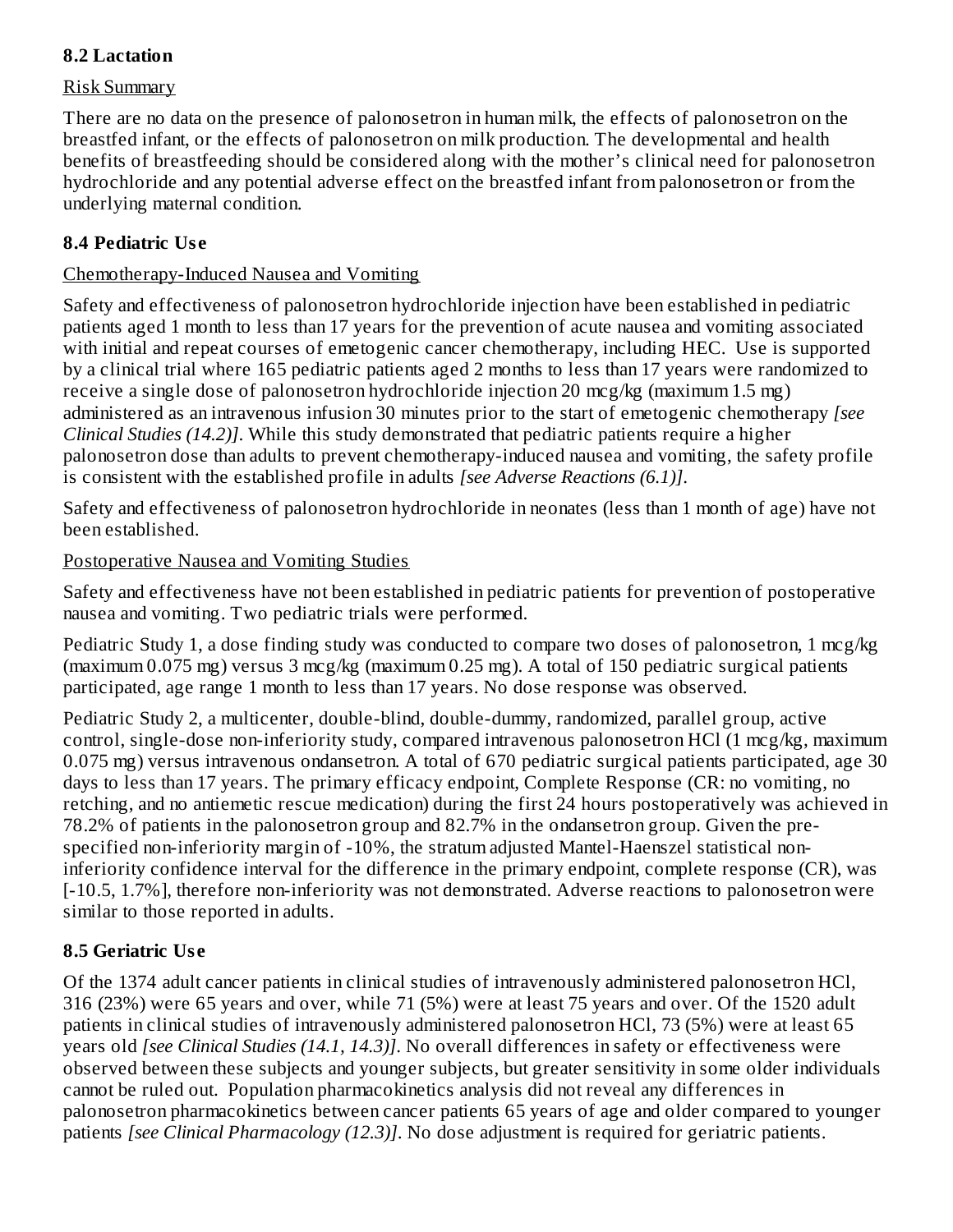#### **10 OVERDOSAGE**

There is no known antidote to palonosetron. Overdose should be managed with supportive care.

Dialysis studies have not been performed, however, due to the large volume of distribution, dialysis is unlikely to be an effective treatment for palonosetron overdose. A single intravenous dose of palonosetron HCl at 30 mg/kg (947 and 474 times the human dose for rats and mice, respectively, based on body surface area) was lethal to rats and mice. The major signs of toxicity were convulsions, gasping, pallor, cyanosis and collapse.

#### **11 DESCRIPTION**

Palonosetron hydrochloride injection contains palonosetron as palonosetron HCl, an antiemetic and antinauseant agent. It is a serotonin-3 (5-HT<sub>3</sub>) receptor antagonist with a strong binding affinity for this receptor. Chemically, palonosetron hydrochloride is: (3aS)-2-[(S)-1-Azabicyclo [2.2.2]oct-3-yl]-2,3,3a,4,5,6-hexahydro-1-oxo-1*H*benz[ *de*]isoquinoline hydrochloride. The empirical formula is  $\rm{C_{19}H_{24}N_{2}O}$ .HCl, with a molecular weight of 332.87. Palonosetron hydrochloride exists as a single isomer and has the following structural formula:



Palonosetron hydrochloride is a white to off-white crystalline powder. It is freely soluble in water and soluble in methanol.

Palonosetron hydrochloride injection is a sterile, clear, colorless, non-pyrogenic, isotonic, buffered solution for intravenous administration. Palonosetron hydrochloride injection is available as a 5 mL or 1.5 mL single-dose vial.

Each 5 mL vial contains: 0.25 mg palonosetron (equivalent to 0.28 mg palonosetron HCl), 207.5 mg mannitol, disodium edetate and sodium acetate trihydrate in water for intravenous administration.

Each 1.5 mL vial contains: 0.075 mg palonosetron (equivalent to 0.084 mg palonosetron HCl), 62.25 mg mannitol, disodium edetate and sodium acetate trihydrate in water for intravenous administration.

The pH of the solution in the 5 mL and 1.5 mL vials is 4.5 to 5.5, Hydrochloric acid or sodium hydroxide may have been added to adjust pH.

### **12 CLINICAL PHARMACOLOGY**

#### **12.1 Mechanism of Action**

Palonosetron is a 5-HT $_3$  receptor antagonist with a strong binding affinity for this receptor and little or no affinity for other receptors.

Cancer chemotherapy may be associated with a high incidence of nausea and vomiting, particularly when certain agents, such as cisplatin, are used.  $5\text{-} \mathrm{HT}_3$  receptors are located on the nerve terminals of the vagus in the periphery and centrally in the chemoreceptor trigger zone of the area postrema. It is thought that chemotherapeutic agents produce nausea and vomiting by releasing serotonin from the enterochromaffin cells of the small intestine and that the released serotonin then activates 5-HT $_{\rm 3}$ receptors located on vagal afferents to initiate the vomiting reflex.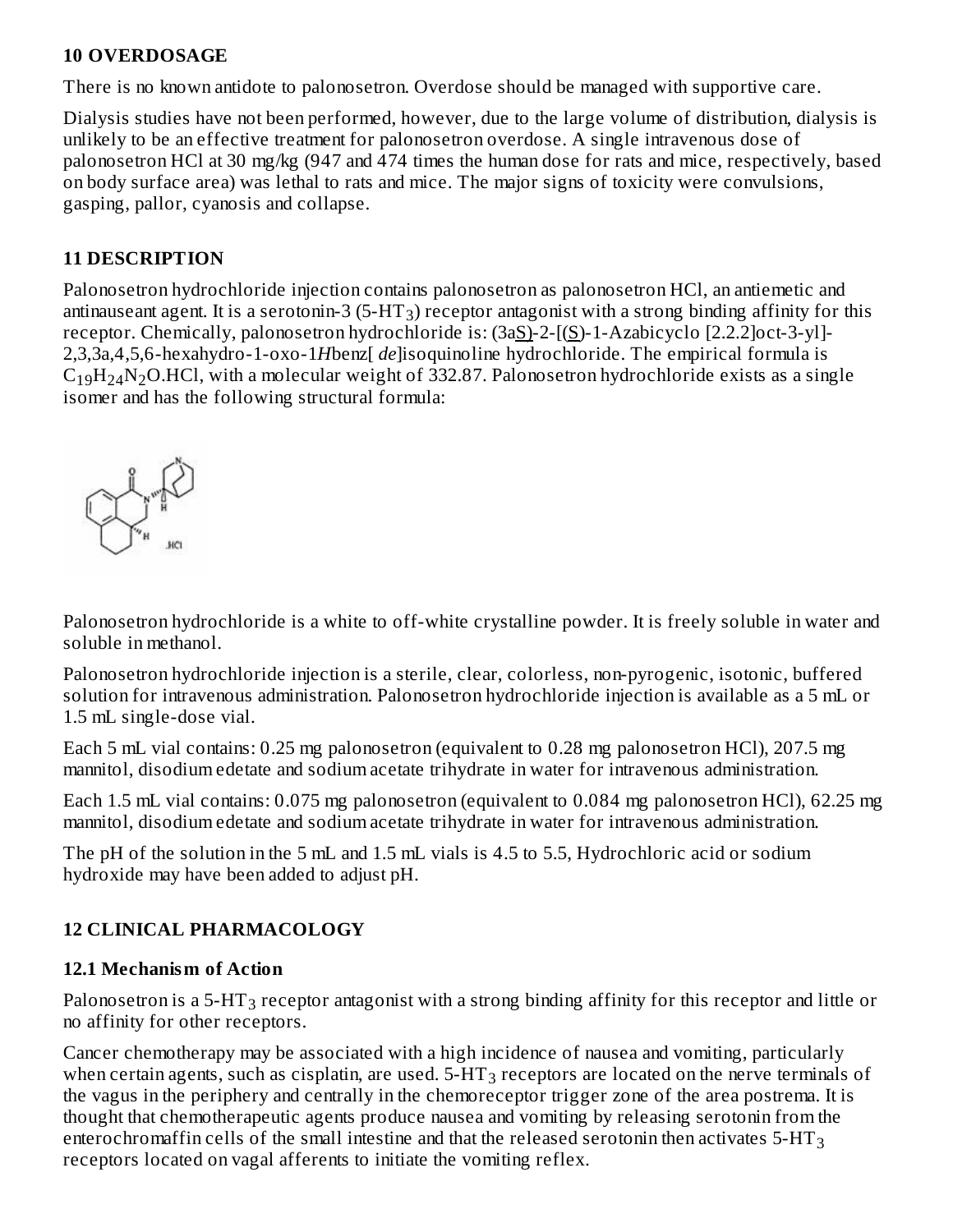Postoperative nausea and vomiting is influenced by multiple patient, surgical and anesthesia related factors and is triggered by release of 5-HT in a cascade of neuronal events involving both the central nervous system and the gastrointestinal tract. The 5-HT $_3$  receptor has been demonstrated to selectively participate in the emetic response.

#### **12.2 Pharmacodynamics**

### Cardiac Electrophysiology

The effect of intravenous palonosetron on blood pressure, heart rate, and ECG parameters including QTc were comparable to intravenous ondansetron and dolasetron in CINV clinical trials. In PONV clinical trials the effect of palonosetron on the QTc interval was no different from placebo. In nonclinical studies palonosetron possesses the ability to block ion channels involved in ventricular de- and re<sup>p</sup>olarization and to prolong action potential duration.

At a dose of 9 times the maximum recommended adult dose, palonosetron hydrochloride injection does not prolong the QT interval to any clinically relevant extent.

### **12.3 Pharmacokinetics**

After intravenous dosing of palonosetron HCl in healthy subjects and cancer patients, an initial decline in palonosetron plasma concentrations is followed by a slow elimination from the body. Mean maximum plasma concentration ( $\rm C_{max}$ ) and area under the concentration-time curve (AUC $_{\rm 0-\infty}$ ) are generally doseproportional over the dose range of 0.3 to 90 mcg/kg in healthy subjects and in cancer patients. Following a single intravenous dose of palonosetron HCl at 3 mcg/kg (or 0.21 mg/70 kg) to six cancer patients, mean ( $\pm$ SD) maximum plasma concentration was estimated to be 5630  $\pm$  5480 ng/L and mean AUC was  $35.8 \pm 20.9$  h·mcg/L.

Following intravenous administration of palonosetron hydrochloride injection 0.25 mg once every other day for 3 doses in 11 cancer patients, the mean increase in plasma palonosetron concentration from Day 1 to Day 5 was 42±34%. Following intravenous administration of palonosetron hydrochloride injection 0.25 mg once daily for 3 days in 12 healthy subjects, the mean  $(\pm SD)$  increase in plasma palonosetron concentration from Day 1 to Day 3 was 110±45%.

After intravenous dosing of palonosetron hydrochloride injection in patients undergoing surgery (abdominal surgery or vaginal hysterectomy), the pharmacokinetic characteristics of palonosetron were similar to those observed in cancer patients.

### Distribution

Palonosetron has a volume of distribution of approximately  $8.3 \pm 2.5$  L/kg. Approximately 62% of palonosetron is bound to plasma proteins.

### Elimination

After a single intravenous dose of 10 mcg/kg [ $^{14}$ C]-palonosetron, approximately 80% of the dose was recovered within 144 hours in the urine with palonosetron representing approximately 40% of the administered dose. In healthy subjects, the total body clearance of palonosetron was  $0.160 \pm 0.035$ L/h/kg and renal clearance was  $0.067 \pm 0.018$  L/h/kg. Mean terminal elimination halfllife is approximately 40 hours.

### *Metabolism*

Palonosetron is eliminated by multiple routes with approximately 50% metabolized to form two primary metabolites: N-oxide-palonosetron and 6-S-hydroxy-palonosetron. These metabolites each have less than 1% of the 5-HT<sub>3</sub> receptor antagonist activity of palonosetron. *In vitro* metabolism studies have suggested that CYP2D6 and to a lesser extent, CYP3A4 and CYP1A2 are involved in the metabolism of palonosetron. However, clinical pharmacokinetic parameters are not significantly different between poor and extensive metabolizers of CYP2D6 substrates.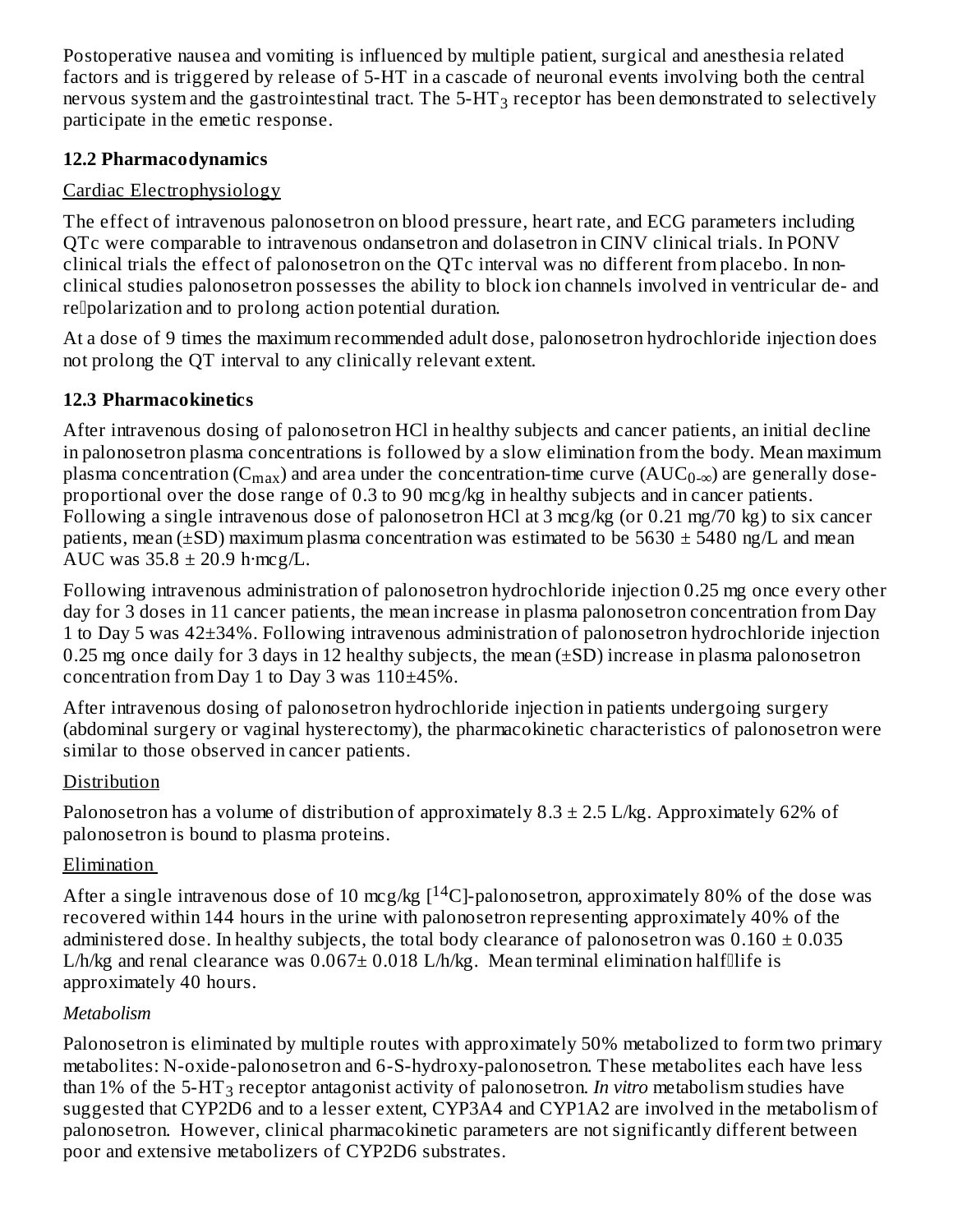#### Specific Populations

#### *Pediatric Patients*

Pharmacokinetic data was obtained from a subset of pediatric cancer patients that received 10 mcg/kg or 20 mcg/kg as a single intravenous dose of palonosetron hydrochloride injection. When the dose was increased from 10 mcg/kg to 20 mcg/kg a dose-proportional increase in mean AUC was observed. Peak plasma concentrations (CT) reported at the end of the 15-minute infusion of 20 mcg/kg were highly variable in all age groups and tended to be lower in patients less than 6 years than in older patients as shown in Table 4. The median half-life was 30 hours in overall age groups and ranged from about 20 to 30 hours across age groups after administration of 20 mcg/kg.

The total body clearance (L/h/kg) in patients 12 to 17 years old was similar to that in healthy adults. There are no apparent differences in volume of distribution when expressed as L/kg.

| PK Parameter <sup>a</sup>     | <b>Pediatric Age Group</b> |                                    |                                     |                                      |  |  |  |  |
|-------------------------------|----------------------------|------------------------------------|-------------------------------------|--------------------------------------|--|--|--|--|
|                               | Less than<br>2 years       | 2 years<br>to less than<br>6 years | 6 years<br>to less than<br>12 years | 12 years<br>to less than<br>17 years |  |  |  |  |
|                               | $N=12$                     | $N=42$                             | $N=38$                              | $N=44$                               |  |  |  |  |
| C $T^b$ , ng/L                | 9025 (197)                 | 9414 (252)                         | 16275 (203)                         | 11831 (176)                          |  |  |  |  |
|                               |                            | $N=5$                              | $N=7$                               | $N=10$                               |  |  |  |  |
| AUC $_{0-\infty}$ , h·mcg/L   |                            | 103.5(40.4)                        | 98.7 (47.7)                         | 124.5(19.1)                          |  |  |  |  |
|                               | $N=6$                      | $N=14$                             | $N=13$                              | $N=19$                               |  |  |  |  |
| Clearance $\text{c}$ , L/h/kg | 0.31(34.7)                 | 0.23(51.3)                         | 0.19(46.8)                          | 0.16(27.8)                           |  |  |  |  |
| $Vss$ <sup>c</sup> , L/kg     | 6.08(36.5)                 | 5.29(57.8)                         | 6.26(40.0)                          | 6.20(29.0)                           |  |  |  |  |

#### **Table 4: Pharmacokinetics Parameters in Pediatric Cancer Patients following Intravenous Infusion of 20 mcg/kg Palonos etron Hydrochloride Injection Over 15 minutes**

<sup>a</sup> Geometric Mean (CV) except for t1/2 which is median values

 $^{\rm b}$  C $_{\rm T}$  is the plasma palonosetron concentration at the end of the 15-minute infusion

<sup>c</sup> Clearance and Vss calculated from 10 and 20 mcg/kg and are weight adjusted

### *Racial or Ethnic Groups*

The pharmacokinetics of palonosetron were characterized in 24 healthy Japanese subjects over an intravenous dose range of 3 to 90 mcg/kg. Total body clearance was 25% higher in Japanese subjects compared to Whites, however, this increase is not considered to be clinically meaningful.

#### *Patients with Renal Impairment*

Mild to moderate renal impairment does not significantly affect palonosetron pharmacokinetic parameters. Total systemic exposure increased by approximately 28% in patients with severe renal impairment relative to healthy subjects. This increase is not considered clinically meaningful.

#### *Patients with Hepatic Impairment*

Hepatic impairment does not significantly affect total body clearance of palonosetron compared to the healthy subjects.

#### Drug Interaction Studies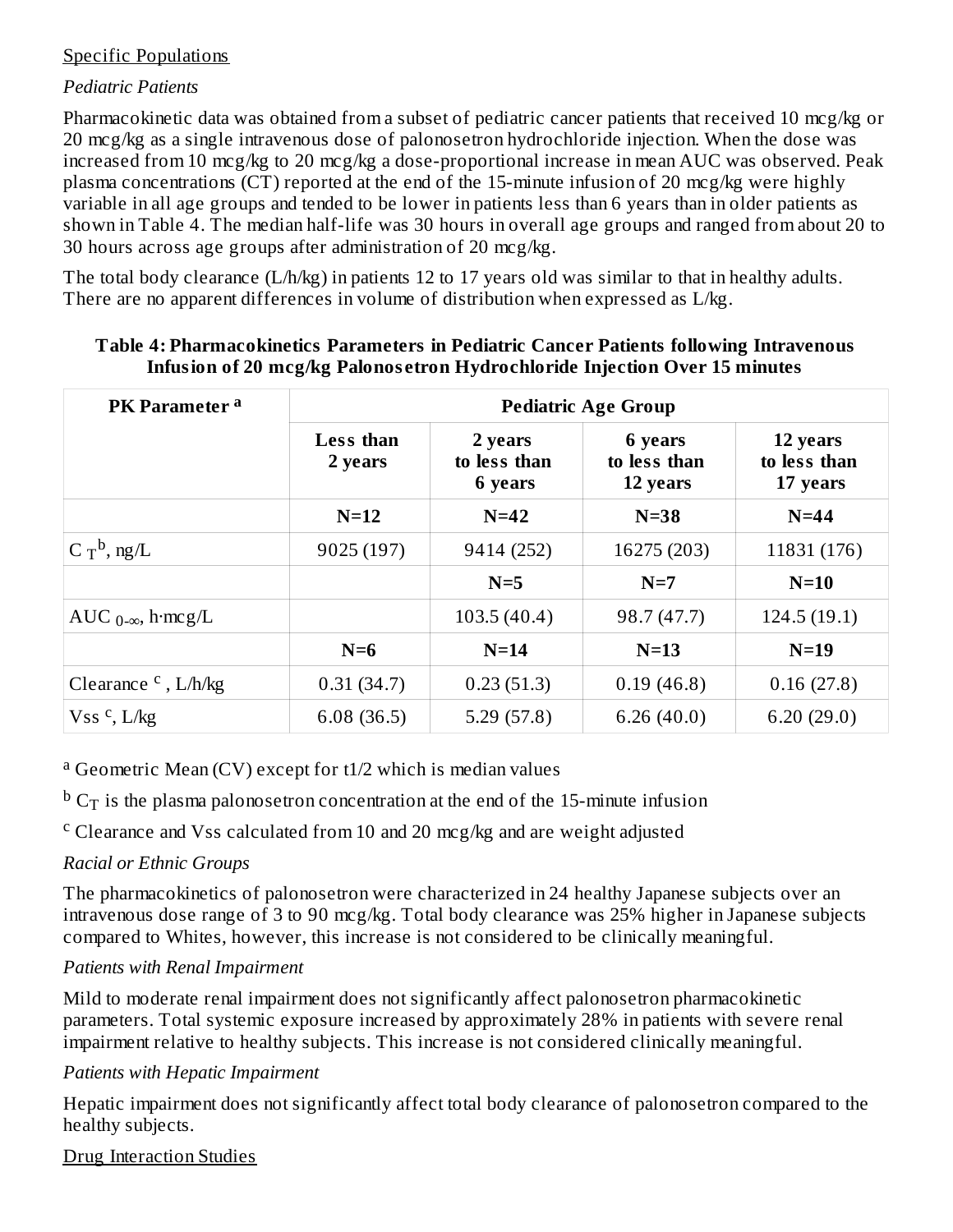*In vitro* studies indicated that palonosetron is not an inhibitor of CYP1A2, CYP2A6, CYP2B6, CYP2C9, CYP2D6, CYP2E1 and CYP3A4/5 (CYP2C19 was not investigated) nor does it induce the activity of CYP1A2, CYP2D6, or CYP3A4/5. Therefore, the potential for clinically significant drug interactions with palonosetron appears to be low.

#### *Dexamethasone*

Coadministration of 0.25 mg palonosetron hydrochloride injection and 20 mg dexamethasone administered intravenously in healthy subjects revealed no pharmacokinetic drug-interactions between palonosetron and dexamethasone.

### *Oral Aprepitant*

In an interaction study in healthy subjects where a single 0.25 mg intravenous dose of palonosetron hydrochloride injection was administered on day 1 and oral aprepitant for 3 days (125 mg/80 mg/80 mg), the pharmacokinetics of palonosetron were not significantly altered (AUC: no change,  $\rm{C_{max}:15\%}$ increase).

### *Metoclopramide*

A study in healthy subjects involving a single 0.75 mg intravenous dose of palonosetron hydrochloride injection and steady state oral metoclopramide (10 mg four times daily) demonstrated no significant pharmacokinetic interaction.

### *Corticosteroids, Analgesics, Antiemetics/Antinauseants, Antispasmodics and Anticholinergic Agents*

In controlled clinical trials, palonosetron hydrochloride injection has been safely administered with corticosteroids, analgesics, antiemetics/antinauseants, antispasmodics and anticholinergic agents.

## **13 NONCLINICAL TOXICOLOGY**

## **13.1 Carcinogenesis, Mutagenesis, Impairment of Fertility**

In a 104-week carcinogenicity study in CD-1 mice, animals were treated with oral doses of palonosetron HCl at 10, 30 and 60 mg/kg/day. Treatment with palonosetron was not tumorigenic. The highest tested dose produced a systemic exposure to palonosetron (Plasma AUC) of about 150 to 289 times the human exposure (AUC= 29.8 h·mcg/L) at the recommended intravenous dose of 0.25 mg. In a 104-week carcinogenicity study in Sprague-Dawley rats, male and female rats were treated with oral doses of 15, 30 and 60 mg/kg/day and 15, 45 and 90 mg/kg/day, respectively. The highest doses produced a systemic exposure to palonosetron (Plasma AUC) of 137 and 308 times the human exposure at the recommended dose. Treatment with palonosetron produced increased incidences of adrenal benign pheochromocytoma and combined benign and malignant pheochromocytoma, increased incidences of pancreatic Islet cell adenoma and combined adenoma and carcinoma and pituitary adenoma in male rats. In female rats, it produced hepatocellular adenoma and carcinoma and increased the incidences of thyroid C-cell adenoma and combined adenoma and carcinoma.

Palonosetron was not genotoxic in the Ames test, the Chinese hamster ovarian cell (CHO/HGPRT) forward mutation test, the *ex vivo* hepatocyte unscheduled DNA synthesis (UDS) test or the mouse micronucleus test. It was, however, positive for clastogenic effects in the Chinese hamster ovarian (CHO) cell chromosomal aberration test.

Palonosetron HCl at oral doses up to 60 mg/kg/day (about 1894 times the recommended human intravenous dose based on body surface area) was found to have no effect on fertility and reproductive performance of male and female rats.

### **14 CLINICAL STUDIES**

## **14.1 Prevention of Naus ea and Vomiting Associated with MEC and HEC in Adults**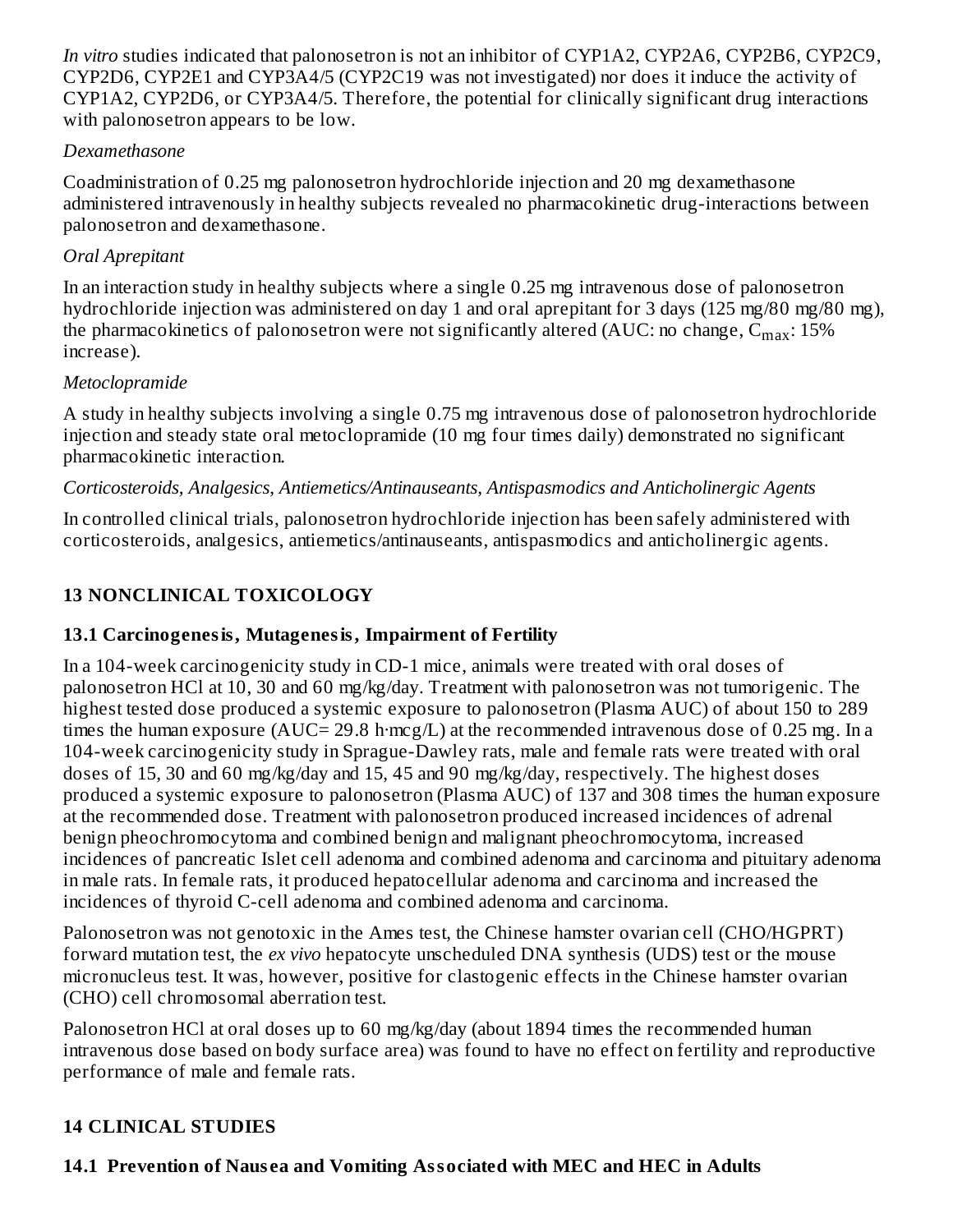Efficacy of a single intravenous dose of palonosetron hydrochloride injection in preventing acute and delayed nausea and vomiting associated with MEC or HEC were studied in 4 trials. In these doubleblind studies, complete response rates (no emetic episodes and no rescue medication) and other efficacy parameters were assessed through at least 120 hours after administration of chemotherapy. The safety and efficacy of palonosetron hydrochloride injection in repeated courses of chemotherapy was also assessed.

### Moderately Emetogenic Chemotherapy

Two double-blind trials (Study 1 and Study 2) involving 1132 patients compared a single dose of palonosetron hydrochloride injection with either a single-dose of ondansetron (Study 1) or dolasetron (Study 2) given 30 minutes prior to MEC, including carboplatin, cisplatin  $\leq 50$  mg/m<sup>2</sup>, cyclophosphamide  $\leq 1500$  mg/m<sup>2</sup>, doxorubicin  $> 25$  mg/m<sup>2</sup>, epirubicin, irinotecan, and methotrexate  $>$ 250 mg/m². Concomitant corticosteroids were not administered prophylactically in Study 1 and were only used by 4 to 6% of patients in Study 2. The majority of patients in these studies were women (77%), White (65%) and naïve to previous chemotherapy (54%). The mean age was 55 years.

### Highly Emetogenic Chemotherapy

A double-blind, dose-ranging trial evaluated the efficacy of a single intravenous dose of palonosetron hydrochloride injection from 0.3 to 90 mcg/kg (equivalent to  $\leq$  0.1 mg to 6 mg fixed dose) in 161 chemotherapy-naïve adult cancer patients receiving HEC, either cisplatin  $\geq$  70 mg/m<sup>2</sup> or cyclophosphamide > 1100 mg/m². Concomitant corticosteroids were not administered prophylactically. Analysis of data from this trial indicates that 0.25 mg is the lowest effective dose in preventing acute nausea and vomiting associated with HEC.

A double-blind trial involving 667 patients compared a single intravenous dose of palonosetron hydrochloride injection with a single intravenous dose of ondansetron (Study 3) given 30 minutes prior to HEC, including cisplatin  $\geq 60$  mg/m<sup>2</sup>, cyclophosphamide  $> 1500$  mg/m<sup>2</sup>, and dacarbazine. Corticosteroids were co-administered prophylactically before chemotherapy in 67% of patients. Of the 667 patients, 51% were women, 60% White, and 59% naïve to previous chemotherapy. The mean age was 52 years.

## Efficacy Results

Studies 1, 2 and 3 show that palonosetron hydrochloride injection was effective in the prevention of nausea and vomiting associated with initial and repeat courses of MEC and HEC in the acute phase (0 to 24 hours) [Table 5]. Clinical superiority over other 5-HT $_3$  receptor antagonists has not been adequately demonstrated in the acute phase. In Study 3, efficacy was greater when prophylactic corticosteroids were administered concomitantly.

Studies 1 and 2 show that palonosetron hydrochloride injection was effective in the prevention of nausea and vomiting associated with initial and repeat course of MEC in the delayed phase (24 to 120 hours) [Table 6] and overall phase (0 to 120 hours) [Table 7].

| , vinimize the control $\alpha$ , the first $\alpha$ is the completed $\alpha$ of $\alpha$ . So in proto from $\beta$ the $\alpha$ |              |                                                                     |        |                                                                         |       |                                                                                                               |  |  |
|------------------------------------------------------------------------------------------------------------------------------------|--------------|---------------------------------------------------------------------|--------|-------------------------------------------------------------------------|-------|---------------------------------------------------------------------------------------------------------------|--|--|
| Chemotherapy                                                                                                                       | <b>Study</b> | <b>Treatment Group</b>                                              | N<br>a | % with<br>$\mathbf{p}$ -<br>Complete  <br>value<br>b<br><b>Response</b> |       | 97.5% Confidence<br><b>Interval palonos etron</b><br>hydrochloride injection<br>minus Comparator <sup>c</sup> |  |  |
|                                                                                                                                    |              | Palonosetron<br>hydrochloride<br>injection 0.25 mg<br>intravenously | 189    | 81                                                                      | 0.009 |                                                                                                               |  |  |

### Table 5: Prevention of Acute Nausea and Vomiting (0 to 24 Hours) in Adults with Nausea and **Vomiting Associated with MEC or HEC in Studies 1, 2 and 3: Complete Respons e Rates**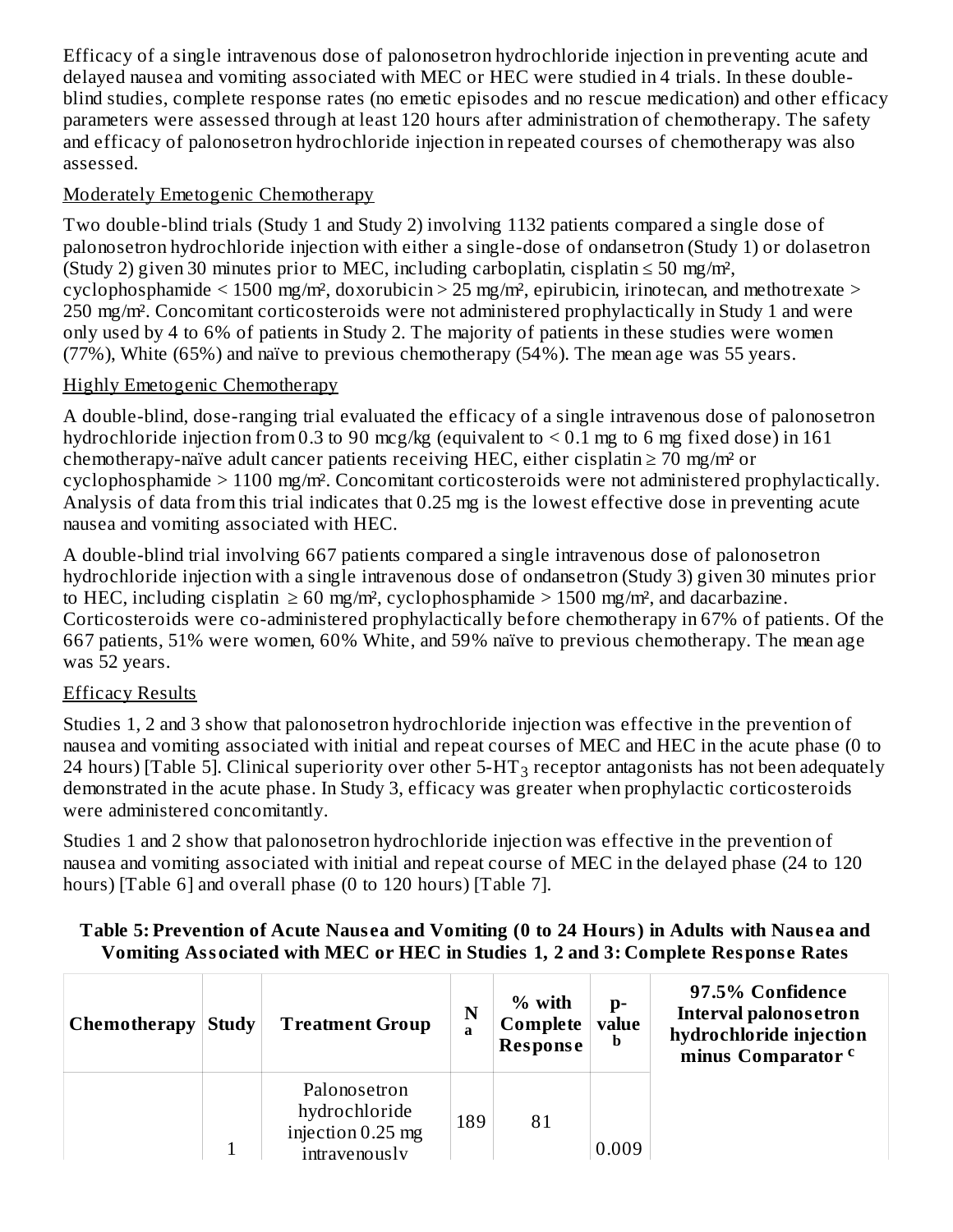|                          |                | ,                                                                     |     |                 |           |                                                |
|--------------------------|----------------|-----------------------------------------------------------------------|-----|-----------------|-----------|------------------------------------------------|
| Moderately<br>Emetogenic |                | Ondansetron 32 mg<br>intravenously                                    | 185 | 69              |           | 2%, 23%                                        |
|                          | $\overline{2}$ | Palonosetron<br>hydrochloride<br>injection<br>0.25 mg intravenously   | 189 | 63<br><b>NS</b> |           | $[-2\%, 22\%]$                                 |
|                          |                | Dolasetron 100 mg<br>intravenously                                    | 191 | 53              |           | $-9\%$ , 13%                                   |
| Highly<br>Emetogenic     | 3              | Palonosetron<br>hydrochloride<br>injection<br>$0.25$ mg intravenously | 223 | 59              | <b>NS</b> | $-10$<br>Difference in Complete Response Rates |
|                          |                | Ondansetron 32 mg<br>intravenously                                    | 221 | 57              |           |                                                |

<sup>a</sup> Intent-to-treat cohort

<sup>b</sup> 2-sided Fisher's exact test. Significance level at α=0.025.

These studies were designed to show non-inferiority. A lower bound greater than –15% demonstrates non-inferiority between palonosetron hydrochloride injection and comparator. c

#### **Table 6: Prevention of Delayed Naus ea and Vomiting (24 to 120 Hours) Associated with MEC in Adults in Studies 1 and 2: Complete Respons e Rates**

| Chemotherapy             | <b>Study</b>   | <b>Treatment</b><br>Group                                                | $\mathbf N$<br>a | % with<br>Complete<br><b>Response</b> | $p-$<br>value<br>b | 97.5% Confidence Interval<br>palonos etron hydrochloride<br>injection minus Comparator c |
|--------------------------|----------------|--------------------------------------------------------------------------|------------------|---------------------------------------|--------------------|------------------------------------------------------------------------------------------|
|                          | $\mathbf{1}$   | Palonosetron<br>hydrochloride<br>injection<br>$0.25$ mg<br>intravenously | 189              | 74                                    | < 0.001            |                                                                                          |
| Moderately<br>Emetogenic |                | Ondansetron<br>$32 \text{ mg}$<br>intravenously <sup>d</sup>             | 185              | 55                                    |                    |                                                                                          |
|                          | $\overline{2}$ | Palonosetron<br>hydrochloride<br>injection<br>$0.25$ mg<br>intravenously | 189              | 54                                    | 0.004              | 3%, 27%<br>Difference in Complete Response Rates                                         |
|                          |                | Dolasetron<br>$100$ mg<br>intravenously                                  | 191              | 39                                    |                    |                                                                                          |

<sup>a</sup> Intent-to-treat cohort

<sup>b</sup> 2-sided Fisher's exact test. Significance level at α=0.025.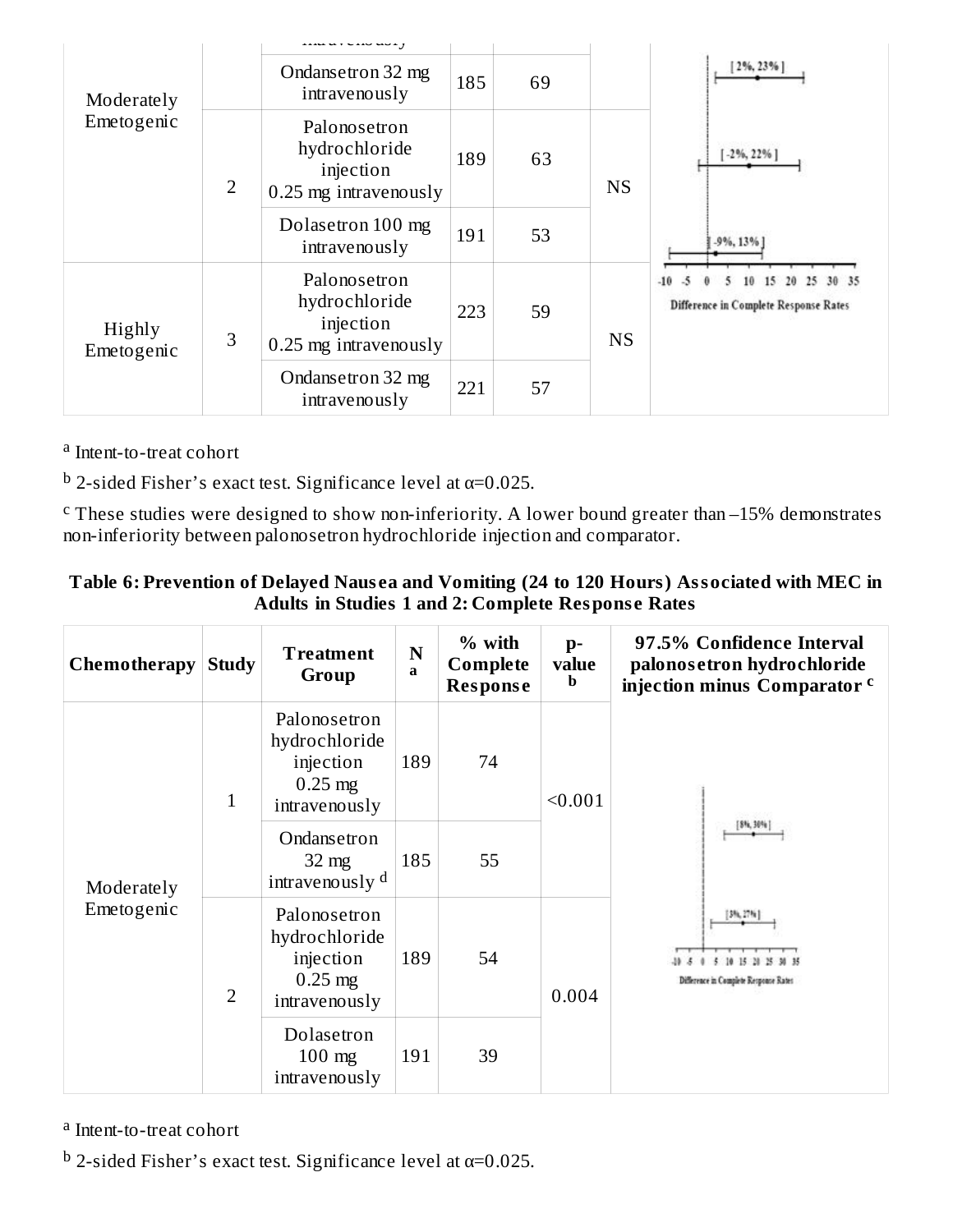$\rm c$  These studies were designed to show non-inferiority. A lower bound greater than  $-15\%$  demonstrates non-inferiority between palonosetron hydrochloride injection and comparator.

 $^{\rm d}$  Ondansetron 32 mg intravenous was used in the clinical trial. Although this dose was used in the trial, it is no longer the currently recommended dose. Refer to the ondansetron prescribing information for the current recommended dose.

| Chemotherapy             | <b>Study</b>   | <b>Treatment</b><br>Group                                                | N <sup>a</sup> | % with<br>Complete<br><b>Response</b> | $p-$<br>value<br>b | 97.5% Confidence Interval<br>palonos etron hydrochloride<br>injection minus Comparator c |
|--------------------------|----------------|--------------------------------------------------------------------------|----------------|---------------------------------------|--------------------|------------------------------------------------------------------------------------------|
|                          | $\mathbf{1}$   | Palonosetron<br>hydrochloride<br>injection<br>$0.25$ mg<br>intravenously | 189            | 69                                    | < 0.001            | $[7\%, 31\%]$                                                                            |
| Moderately<br>Emetogenic |                | Ondansetron<br>$32 \text{ mg}$<br>intravenously d                        | 185            | 50                                    |                    |                                                                                          |
|                          | $\overline{2}$ | Palonosetron<br>hydrochloride<br>injection<br>$0.25$ mg<br>intravenously | 189            | 46                                    | 0.021              | $[0\%, 24\%]$                                                                            |
|                          |                | Dolasetron<br>$100$ mg<br>intravenously                                  | 191            | 34                                    |                    | Difference in Complete Response Rates                                                    |

#### **Table 7: Prevention of Overall Naus ea and Vomiting (0 to 120 Hours) Associated with MEC in Adults in Studies 1 and 2: Complete Respons e Rates**

<sup>a</sup> Intent-to-treat cohort

<sup>b</sup> 2-sided Fisher's exact test. Significance level at α=0.025.

<sup>c</sup> These studies were designed to show non-inferiority. A lower bound greater than  $-15%$  demonstrates non-inferiority between palonosetron hydrochloride and comparator.

 $^{\rm d}$  Ondansetron 32 mg intravenously was used in the clinical trial. Although this dose was used in the trial, it is no longer the currently recommended dose. Refer to the ondansetron prescribing information for the current recommended dose.

#### **14.2 Prevention of Naus ea and Vomiting Associated with Emetogenic Chemotherapy, Including HEC in Pediatric Patients**

One double-blind, active-controlled clinical trial was conducted in pediatric cancer patients. The total population (N = 327) had a mean age of 8.3 years (range 2 months to 16.9 years) and were 53% male; and 96% white. Patients were randomized and received a 20 mcg/kg (maximum 1.5 mg) intravenous infusion of palonosetron hydrochloride injection 30 minutes prior to the start of emetogenic chemotherapy (followed by placebo infusions 4 and 8 hours after the dose of palonosetron hydrochloride injection) or 0.15 mg/kg of intravenous ondansetron 30 minutes prior to the start of emetogenic chemotherapy (followed by ondansetron 0.15 mg/kg infusions 4 and 8 hours after the first dose of ondansetron, with a maximum total dose of 32 mg). Emetogenic chemotherapies administered included doxorubicin,  $cyclophosphamide$  (<1500 mg/m<sup>2</sup>), if os famide, cisplatin, dactinomycin, carboplatin, and daunorubicin.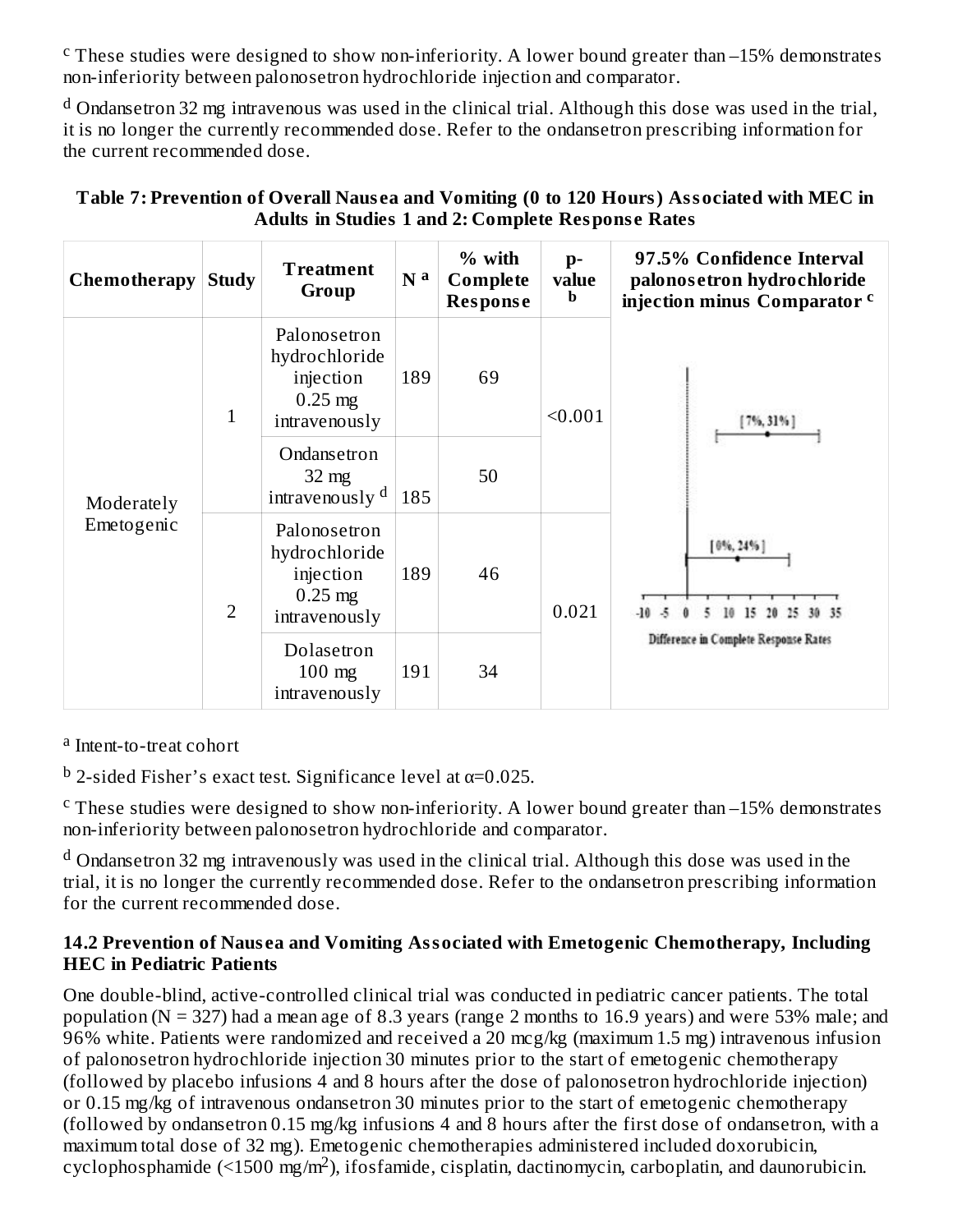Adjuvant corticosteroids, including dexamethasone, were administered with chemotherapy in 55% of patients.

Complete Response in the acute phase of the first cycle of chemotherapy was defined as no vomiting, no retching, and no rescue medication in the first 24 hours after starting chemotherapy. Efficacy was based on demonstrating non-inferiority of intravenous palonosetron hydrochloride injection compared to intravenous ondansetron. Non-inferiority criteria were met if the lower bound of the 97.5% confidence interval for the difference in Complete Response rates of intravenous palonosetron hydrochloride injection minus intravenous ondansetron was larger than -15%. The non-inferiority margin was 15%.

#### Efficacy Results

As shown in Table 8, intravenous palonosetron hydrochloride 20 mcg/kg (maximum 1.5 mg) demonstrated non-inferiority to the active comparator during the 0 to 24- hour time interval.

#### **Table 8: Prevention of Acute Naus ea and Vomiting (0 to 24 Hours) Associated with Emetogenic Chemotherapy in Pediatric Patients: Complete Respons e Rates**

| Palonosetron<br>hydrochloride injection<br>$20 \text{ mcg/kg}$<br>intravenously<br>$(N=165)$ | Ondansetron<br>$0.15$ mg/kg for 3<br>intravenous doses<br>$(N=162)$ | Difference [97.5%<br>Confidence Interval] <sup>a</sup> : Palonosetron hydrochloride<br>injection minus intravenous<br><b>Ondansetron Comparator</b> |
|----------------------------------------------------------------------------------------------|---------------------------------------------------------------------|-----------------------------------------------------------------------------------------------------------------------------------------------------|
| 59.4%                                                                                        | 58.6%                                                               | $0.36\%$ [-11.7%, 12.4%]                                                                                                                            |

<sup>a</sup> To adjust for multiplicity of treatment groups, a lower-bound of a 97.5% confidence interval was used to compare to -15%, the negative value of the non-inferiority margin.

In patients that received palonosetron hydrochloride injection at a lower dose than the recommended dose of 20 mcg/kg, non-inferiority criteria were not met.

### **14.3 Prevention of Postoperative Naus ea and Vomiting in Adults**

In a multicenter, randomized, stratified, double-blind, parallel-group, clinical trial, palonosetron hydrochloride injection was compared to placebo for PONV in 546 patients undergoing abdominal and gynecological surgery. All patients received general anesthesia. The trial was conducted predominantly in the US in the out-patient setting for patients undergoing elective gynecologic or abdominal laparoscopic surgery and stratified at randomization for the following risk factors: gender, non-smoking status, history of PONV and/or motion sickness.

Patients were randomized to receive a single dose of palonosetron hydrochloride injection 0.025 mg, 0.050 mg or 0.075 mg or placebo, each given intravenously immediately prior to induction of anesthesia. Antiemetic activity of was evaluated during the 0 to 72-hour time period after surgery.

Of the 138 patients treated with palonosetron hydrochloride injection 0.075 mg and evaluated for efficacy, 96% were women; 66% had a history of PONV or motion sickness; 85% were non-smokers. As for race, 63% were White, 20% were Black, 15% were Hispanic, and 1% were Asian. The age of patients ranged from 21 to 74 years, with a mean age of 38 years. Three patients were greater than 65 years of age.

Co-primary efficacy measures were Complete Response (CR) defined as no emetic episode and no use of rescue medication in 0 to 24 hours and 24 to 72 hours postoperatively.

Secondary efficacy endpoints included:

- Complete Response (CR) 0 to 48 hours and 0 to 72 hours
- Complete Control (CC) defined as CR and no more than mild nausea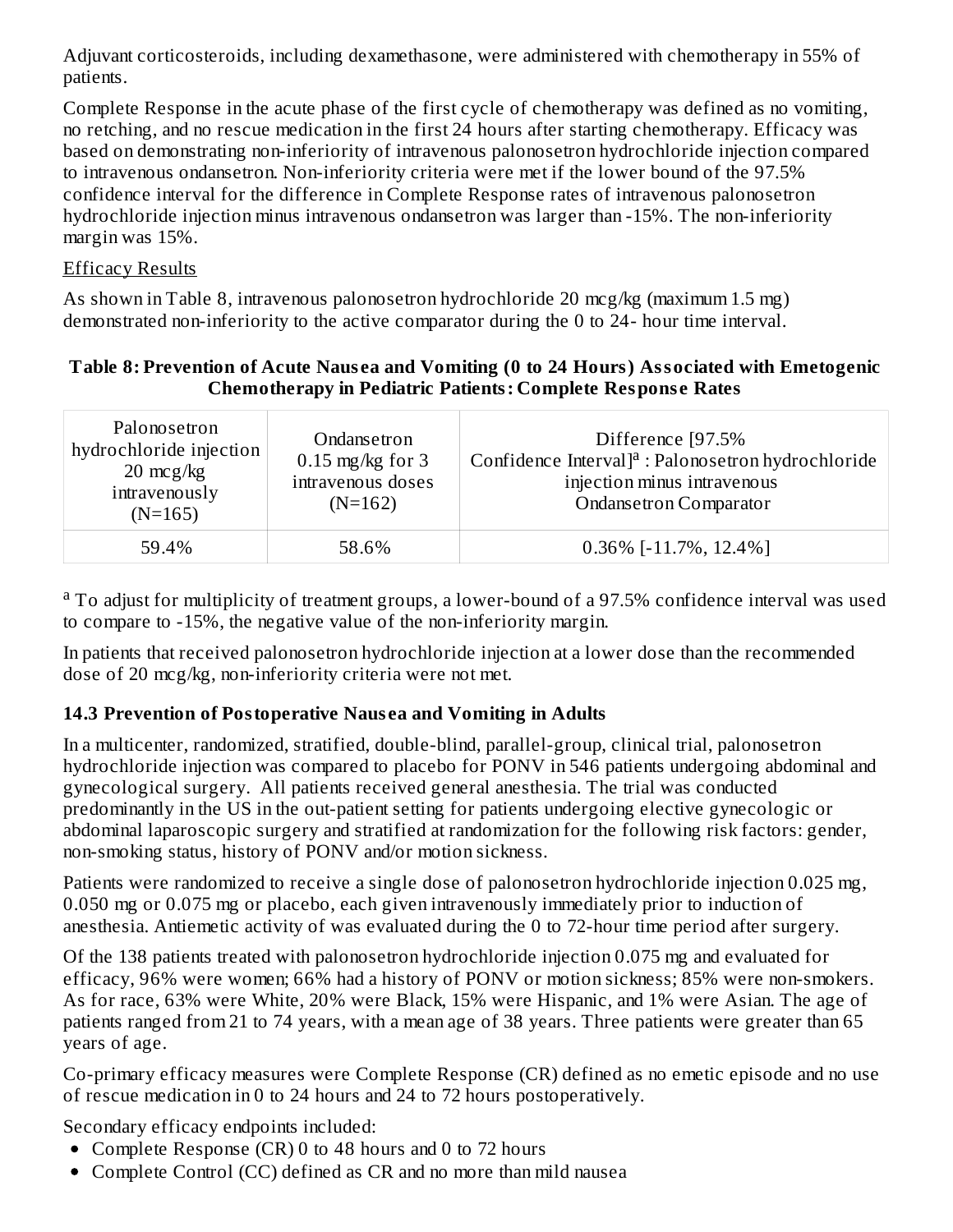Severity of nausea (none, mild, moderate, severe)

The primary hypothesis was that at least one of the three palonosetron doses were superior to placebo.

Complete Response Rates for palonosetron hydrochloride injection 0.075 mg and placebo in this trial are described in the Table 9.

| Table 9: Prevention of Postoperative Nausea and Vomiting in Adults: Complete Response Rates |  |  |
|---------------------------------------------------------------------------------------------|--|--|
|---------------------------------------------------------------------------------------------|--|--|

| <b>Treatment</b>                                                    | $n/N$ (%)                   | palonos etron hydrochloride injection vs<br><b>Placebo</b> |                      |  |
|---------------------------------------------------------------------|-----------------------------|------------------------------------------------------------|----------------------|--|
|                                                                     |                             | Δ                                                          | p-value <sup>a</sup> |  |
|                                                                     | <b>Co-primary Endpoints</b> |                                                            |                      |  |
| <b>Complete Response Rate (0 to 24 hours)</b>                       |                             |                                                            |                      |  |
| Palonosetron<br>hydrochloride injection<br>$0.075$ mg intravenously | 59/138 (42.8%)              | 16.8%                                                      | 0.004                |  |
| Placebo                                                             | 35/135 (25.9%)              |                                                            |                      |  |
| <b>Complete Response Rate (24 to 72 hours)</b>                      |                             |                                                            |                      |  |
| Palonosetron<br>hydrochloride injection<br>$0.075$ mg intravenously | 67/138 (48.6%)              | 7.8%                                                       | 0.188                |  |
| Placebo<br>55/135 (40.7%)                                           |                             |                                                            |                      |  |

<sup>a</sup> To reach statistical significance for each co-primary endpoint, the required significance limit for the lowest p-value was p<0.017. Δ Difference (%): palonosetron 0.075 mg minus placebo

Palonosetron hydrochloride injection as a single dose of 0.075 mg reduced the severity of nausea compared to placebo. Analyses of other secondary endpoints indicate that palonosetron hydrochloride injection 0.075 mg was numerically better than placebo, however, statistical significance was not formally demonstrated.

A randomized, double-blind, multicenter, placebo-controlled, dose ranging study was performed to evaluate palonosetron hydrochloride injection for PONV following abdominal or vaginal hysterectomy. Five intravenous doses (0.1, 0.3, 1.0, 3.0 and 30 mcg/kg) were evaluated in a total of 381 intent-to-treat patients. The primary efficacy measure was the proportion of patients with CR in the first 24 hours after recovery from surgery. The lowest effective dose was palonosetron hydrochloride injection 1 mcg/kg (approximately 0.075 mg) which had a CR rate of 44% versus 19% for placebo, p=0.004 and significantly reduced the severity of nausea versus placebo, p=0.009.

## **16 HOW SUPPLIED/STORAGE AND HANDLING**

Palonosetron hydrochloride injection is supplied as a sterile, clear and colorless solution:

- 0.25 mg palonosetron in 5 mL (0.05 mg/mL) in a single-dose vial individually packaged in a carton (NDC # 55111-694-07).
- 0.075 mg palonosetron in 1.5 mL (0.05 mg/mL) in a s single-dose vial packaged in a carton containing 5 vials (NDC # 55111-694-19).

#### **Storage**

• Store at 20°C to 25°C (68°F to 77°F) [see USP Controlled Room Temperature].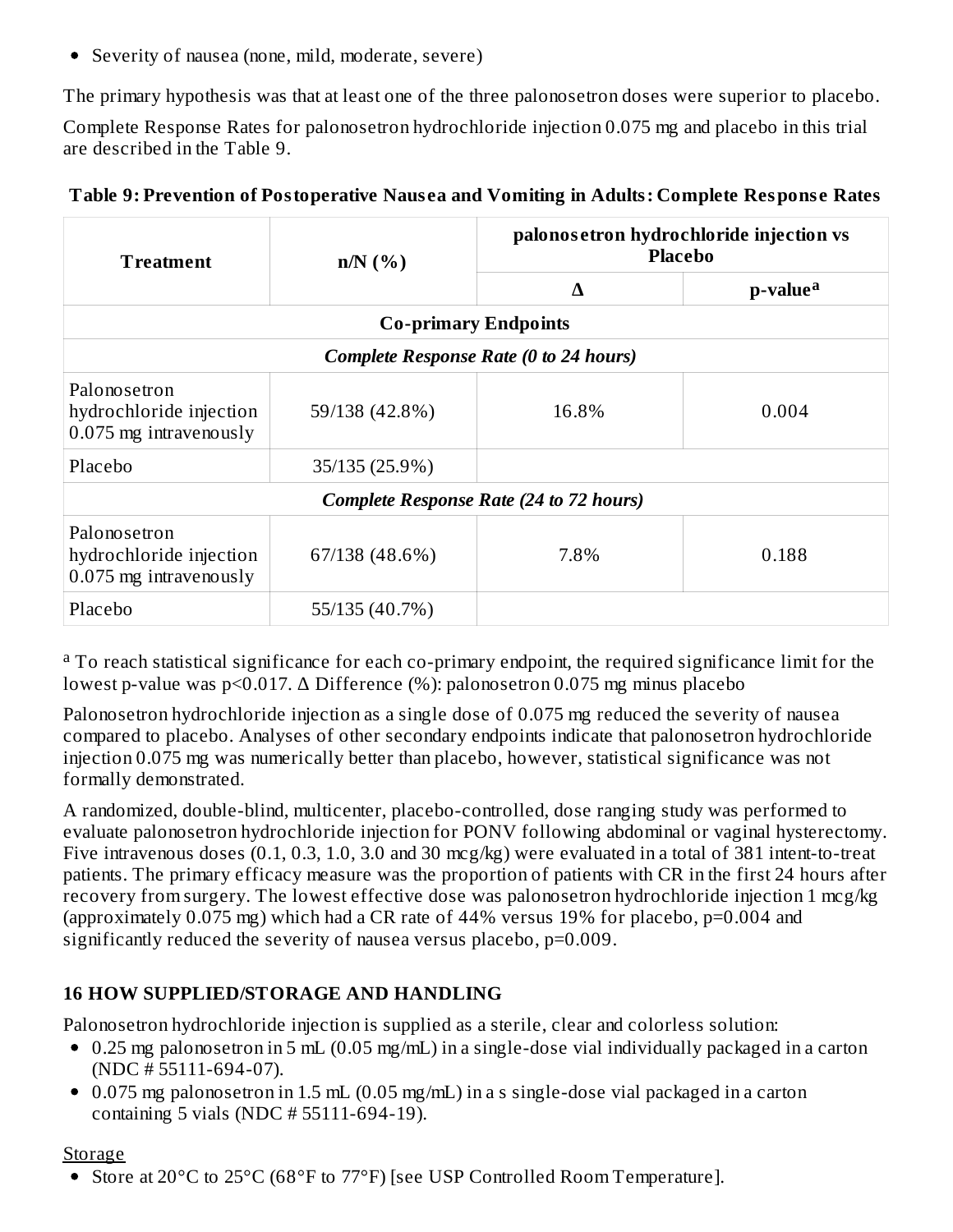- Protect from freezing.
- Protect from light.

### **17 PATIENT COUNSELING INFORMATION**

Advise the patient or caregiver to read the FDA-approved patient labeling (Patient Information).

#### Hypersensitivity Reactions

Advise patients that hypersensitivity reactions, including anaphylaxis and anaphylactic shock, have been reported in patients with or without known hypersensitivity to other 5-HT $_3$  receptor antagonists. Advise patients to seek immediate medical attention if any signs or symptoms of a hypersensitivity reaction occur with administration of palonosetron hydrochloride injection *[see Warnings and Precautions (5.1)]*.

#### Serotonin Syndrome

Advise patients of the possibility of serotonin syndrome, especially with concomitant use of palonosetron hydrochloride injection and another serotonergic agent such as medications to treat depression and migraines. Advise patients to seek immediate medical attention if the following symptoms occur: changes in mental status, autonomic instability, neuromuscular symptoms with or without gastrointestinal symptoms *[see Warnings and Precautions (5.2)]*.

# Mfd. By: **Dr. Reddy's Laboratories Ltd**.

At D.P. Pally - 500 043 INDIA

#### **PATIENT INFORMATION PALONOSETRON HYDROCHLORIDE (PAL-oh-NOE-s e-tron HYE roe-KLOR-ide) injection, for intravenous us e**

Read this Patient Information before you receive palonosetron hydrochloride injection and each time you receive palonosetron hydrochloride injection. There may be new information. This information does not take the place of talking with your doctor about your medical condition or your treatment.

### **What is palonos etron hydrochloride injection?**

Palonosetron hydrochloride injection is a prescription medicine called an "antiemetic." Palonosetron hydrochloride injection is used in adults to help prevent the nausea and vomiting that happens:

- right away or later with certain anti-cancer medicines (chemotherapy)
- up to 24 hours while recovering from anesthesia after surgery

Palonosetron hydrochloride injection is used in children 1 month old to less than 17 years of age to help prevent the nausea and vomiting that happens right away with certain anti-cancer medicines (chemotherapy).

- It is not known if palonosetron hydrochloride injection is safe and effective in children less than 1 month old to help prevent nausea and vomiting after chemotherapy.
- It is not known if palonosetron hydrochloride injection is safe and effective in children for the prevention of nausea and vomiting while recovering from anesthesia after surgery.

### **Who should not receive palonos etron hydrochloride injection?**

Do not receive palonosetron hydrochloride injection if you are allergic to palonosetron hydrochloride or any of the ingredients in palonosetron hydrochloride injection. See the end of this leaflet for a complete list of ingredients in palonosetron hydrochloride injection.

**What should I tell my doctor before receiving palonos etron hydrochloride injection?**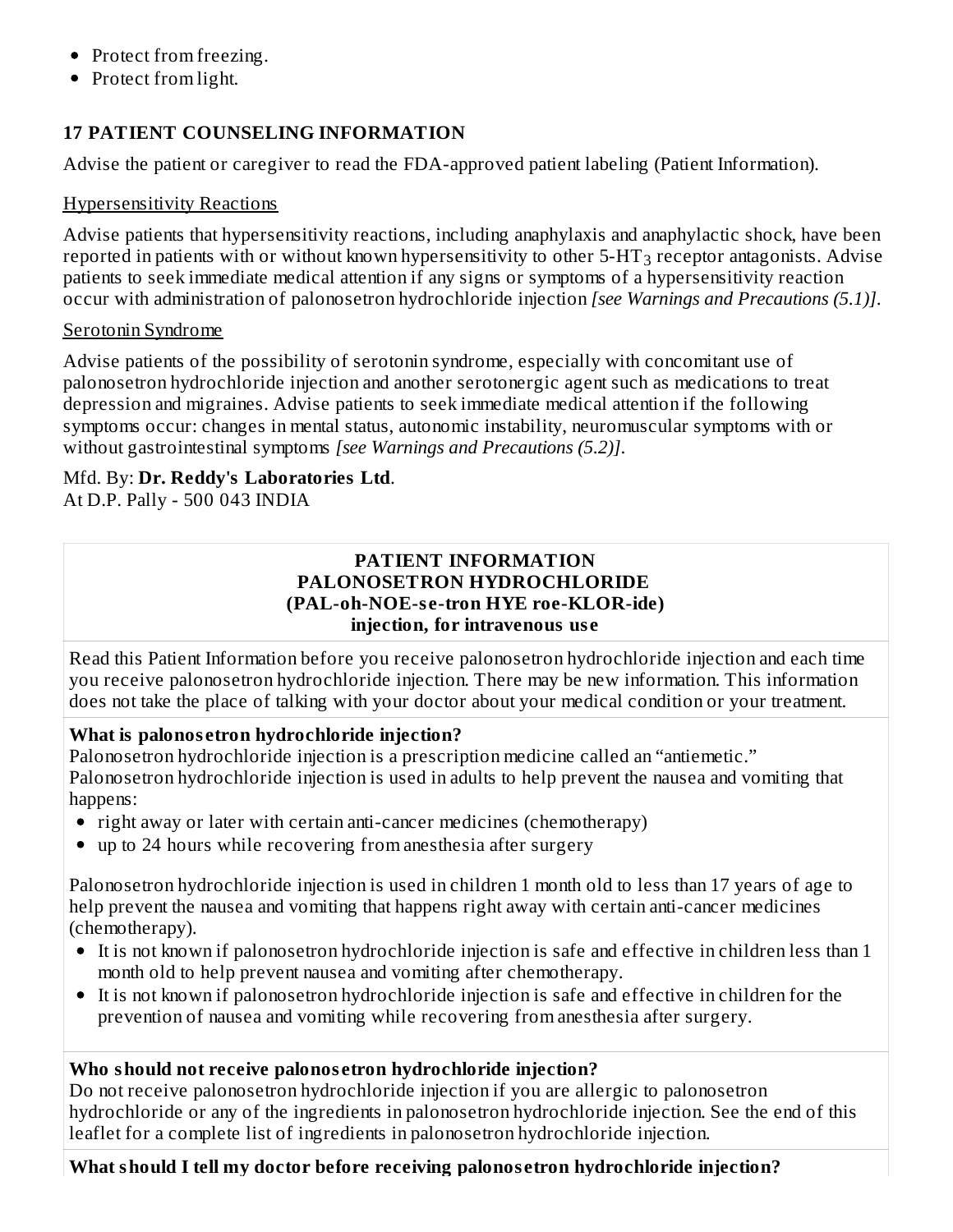#### **Before receiving palonos etron hydrochloride injection, tell your doctor about all of your medical conditions, including if you:**

- have had an allergic reaction to another medicine for nausea or vomiting
- are pregnant or plan to become pregnant. It is not known if palonosetron hydrochloride injection will harm your unborn baby.
- are breastfeeding or plan to breastfeed. It is not known if palonosetron hydrochloride passes into your breast milk or if it will affect your baby or your breast milk. Talk to your doctor about the best way to feed your baby if you will receive palonosetron hydrochloride injection.

**Tell your doctor about all of the medicines you take,** including prescription and over-the-counter medicines, vitamins, and herbal supplements.

Palonosetron hydrochloride injection and certain other medicines can affect each other, causing serious side effects.

### **How will I receive palonos etron hydrochloride injection?**

- Palonosetron hydrochloride injection will be given to you in your vein by intravenous (I.V.) injection.
- Palonosetron hydrochloride injection is usually given about 30 minutes before you receive your anti-cancer medicine (chemotherapy) or right before anesthesia for surgery.

**What are the possible side effects of palonos etron hydrochloride injection? Palonos etron hydrochloride injection may caus e s erious side effects, including:**

- **Serious allergic reactions,** such as anaphylaxis. Get emergency medical help right away if you get any of the following symptoms.
- o hives o swollen face o breathing trouble o chest pain

**Serotonin Syndrome.** A possible life threatening problem called serotonin syndrome can happen with medicines called 5-HT3 receptor antagonists, including palonosetron hydrochloride injection, especially when used with medicines used to treat depression and migraine headaches called serotonin reuptake inhibitors (SSRIs), serotonin and norepinephrine reuptake inhibitors (SNRIs), monoamine oxidase inhibitors (MAOIs) and certain other medicines. Tell your doctor or nurse right away if you have any of the following symptoms of serotonin syndrome**:**

| o agitation, seeing things that are not there<br>(hallucinations), confusion, or coma | o fast heartbeat or unusual and frequent changes<br>in your blood pressure                            |
|---------------------------------------------------------------------------------------|-------------------------------------------------------------------------------------------------------|
| o dizziness, sweating, flushing, or fever                                             | tremors, stiff muscles, muscle twitching,<br>$\Omega$<br>overactive reflexes, or loss of coordination |
|                                                                                       |                                                                                                       |

- 
- o seizures o nausea, vomiting, or diarrhea

**The most common side effects in adults** who receive palonosetron hydrochloride injection to help prevent nausea and vomiting that happens with **certain anti-cancer medicine (chemotherapy)** include: headache and constipation.

**The most common side effects in adults** who receive palonosetron hydrochloride injection to help prevent nausea and vomiting that happens while **recovering from anesthesia** after surgery include: serious or life-threatening heart rhythm changes (QT prolongation), slow heartbeat, headache, and constipation.

These are not all the possible side effects from palonosetron hydrochloride injection. Call your doctor for medical advice about side effects. You may report side effects to FDA at 1-800- FDA-1088.

**General information about the safe and effective us e of palonos etron hydrochloride injection.**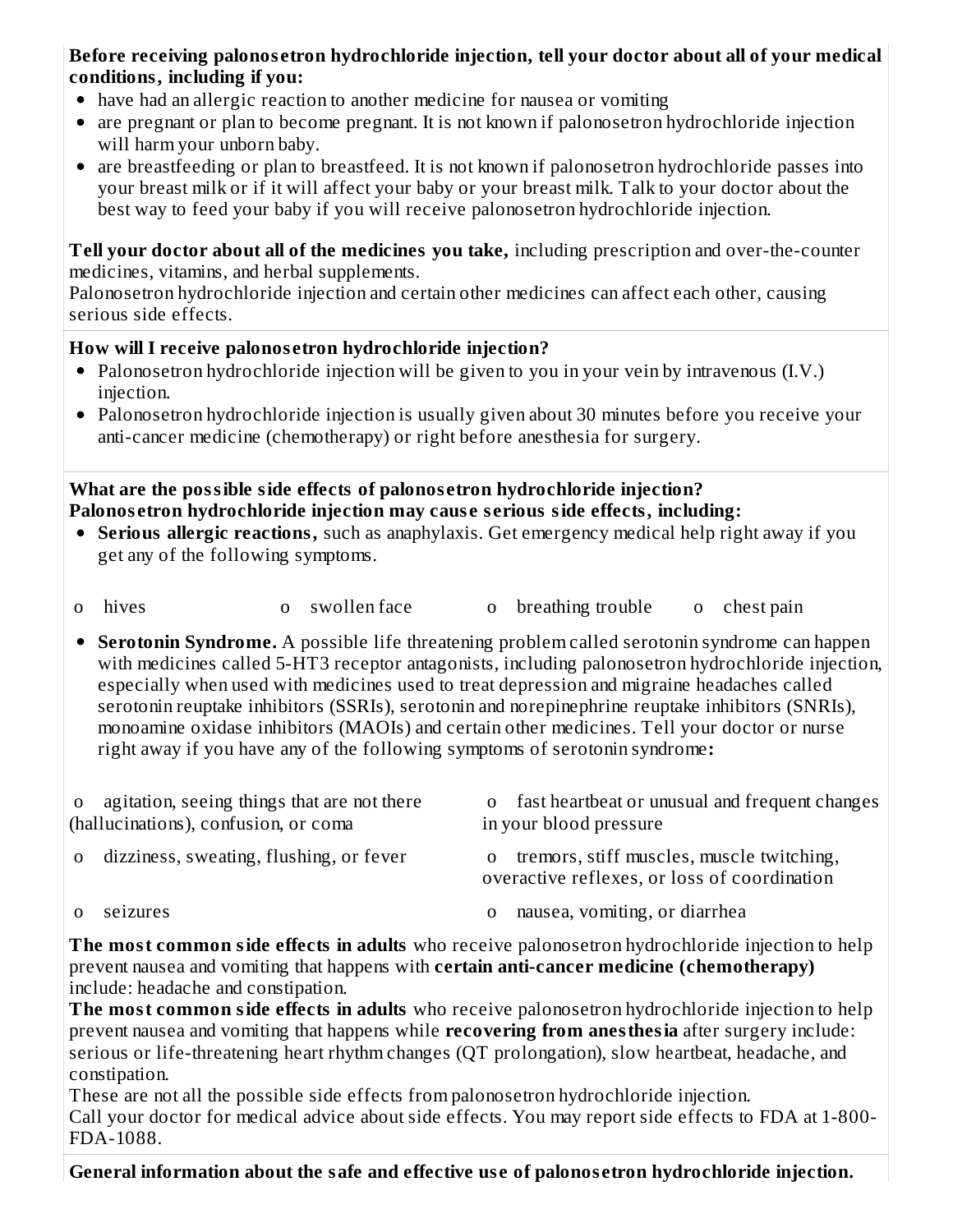#### **Medicines are sometimes pres cribed for purpos es other than thos e listed in a Patient Information leaflet.** You can ask your doctor or pharmacist for information about palonosetron hydrochloride injection that is written for health professionals.

#### **What are the ingredients in palonos etron hydrochloride injection?**

**Active ingredient:** palonosetron hydrochloride

**Inactive ingredients:** mannitol, disodium edetate and sodium acetate trihydrate in water. Hydrochloric acid or sodium hydroxide may have been added to adjust pH.

Mfd. By: **Dr. Reddy's Laboratories Ltd.** At D.P. Pally - 500 043 INDIA

For more information, call **1-888-375-3784**.

This Patient Information has been approved by the U.S. Food and Drug Administration

Revised: 08/2020

#### **PRINCIPAL DISPLAY PANEL**

NDC 55111-**694**-07 **Palonos etron Hydrochloride Injection**

#### **0.25 mg/5 mL (0.05 mg/mL)**

For Intravenous Injection Only. One 5 mL single-dose sterile vial.

#### Rx Only



#### **PRINCIPAL DISPLAY PANEL**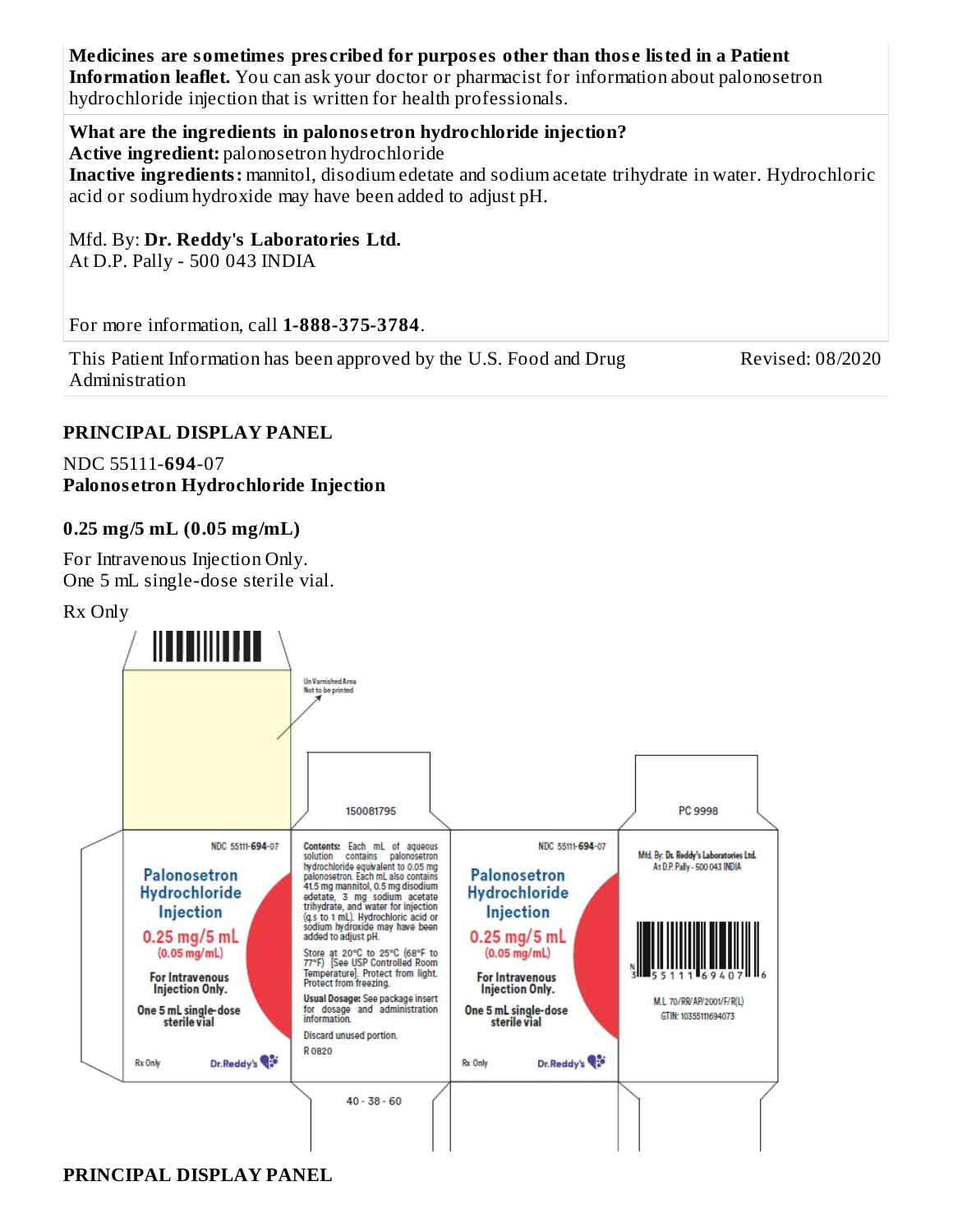## **Palonos etron Hydrochloride Injection**

### **0.25 mg/5 mL (0.05 mg/mL)**

For intravenous Injection Only. 5 mL single-dose sterile vial.

Rx only



|              | <b>PALONOSETRON</b><br>palonosetron injection, solution                                                                |                                               |                                                                 |            |                                       |  |                                     |
|--------------|------------------------------------------------------------------------------------------------------------------------|-----------------------------------------------|-----------------------------------------------------------------|------------|---------------------------------------|--|-------------------------------------|
|              |                                                                                                                        |                                               |                                                                 |            |                                       |  |                                     |
|              | <b>Product Information</b>                                                                                             |                                               |                                                                 |            |                                       |  |                                     |
|              | Product Type                                                                                                           | HUMAN PRESCRIPTION DRUG<br>Item Code (Source) |                                                                 |            | NDC:55111-694                         |  |                                     |
|              | <b>Route of Administration</b>                                                                                         |                                               | <b>INTRAVENOUS</b>                                              |            |                                       |  |                                     |
|              |                                                                                                                        |                                               |                                                                 |            |                                       |  |                                     |
|              |                                                                                                                        |                                               |                                                                 |            |                                       |  |                                     |
|              | <b>Active Ingredient/Active Moiety</b>                                                                                 |                                               |                                                                 |            |                                       |  |                                     |
|              | <b>Ingredient Name</b><br><b>Basis of Strength</b><br>Strength                                                         |                                               |                                                                 |            |                                       |  |                                     |
|              | Palonosetron Hydrochloride (UNII: 23310 D4I19) (palonosetron - UNII:5D06587D6R)<br>palonosetron<br>$0.05$ mg in $1$ mL |                                               |                                                                 |            |                                       |  |                                     |
|              |                                                                                                                        |                                               |                                                                 |            |                                       |  |                                     |
|              | <b>Inactive Ingredients</b>                                                                                            |                                               |                                                                 |            |                                       |  |                                     |
|              | <b>Ingredient Name</b><br>Strength                                                                                     |                                               |                                                                 |            |                                       |  |                                     |
|              | mannitol (UNII: 30WL53L36A)                                                                                            |                                               |                                                                 |            |                                       |  |                                     |
|              | edetate disodium (UNII: 7FLD91C86K)                                                                                    |                                               |                                                                 |            |                                       |  |                                     |
|              | sodium acetate (UNII: 4550K0SC9B)                                                                                      |                                               |                                                                 |            |                                       |  |                                     |
|              | water (UNII: 059QF0KO0R)                                                                                               |                                               |                                                                 |            |                                       |  |                                     |
|              |                                                                                                                        |                                               |                                                                 |            |                                       |  |                                     |
|              |                                                                                                                        |                                               |                                                                 |            |                                       |  |                                     |
| Packaging    |                                                                                                                        |                                               |                                                                 |            |                                       |  |                                     |
| #            | <b>Item Code</b>                                                                                                       |                                               | <b>Package Description</b>                                      |            | <b>Marketing Start</b><br><b>Date</b> |  | <b>Marketing End</b><br><b>Date</b> |
| $\mathbf{1}$ | NDC:55111-694-<br>07                                                                                                   | 1 in 1 CARTON                                 |                                                                 | 03/23/2018 |                                       |  |                                     |
|              |                                                                                                                        |                                               | $F_{\text{ref}}$ is 1 MM. CINCLE HCP. Thus, 0. Nets Cambination |            |                                       |  |                                     |